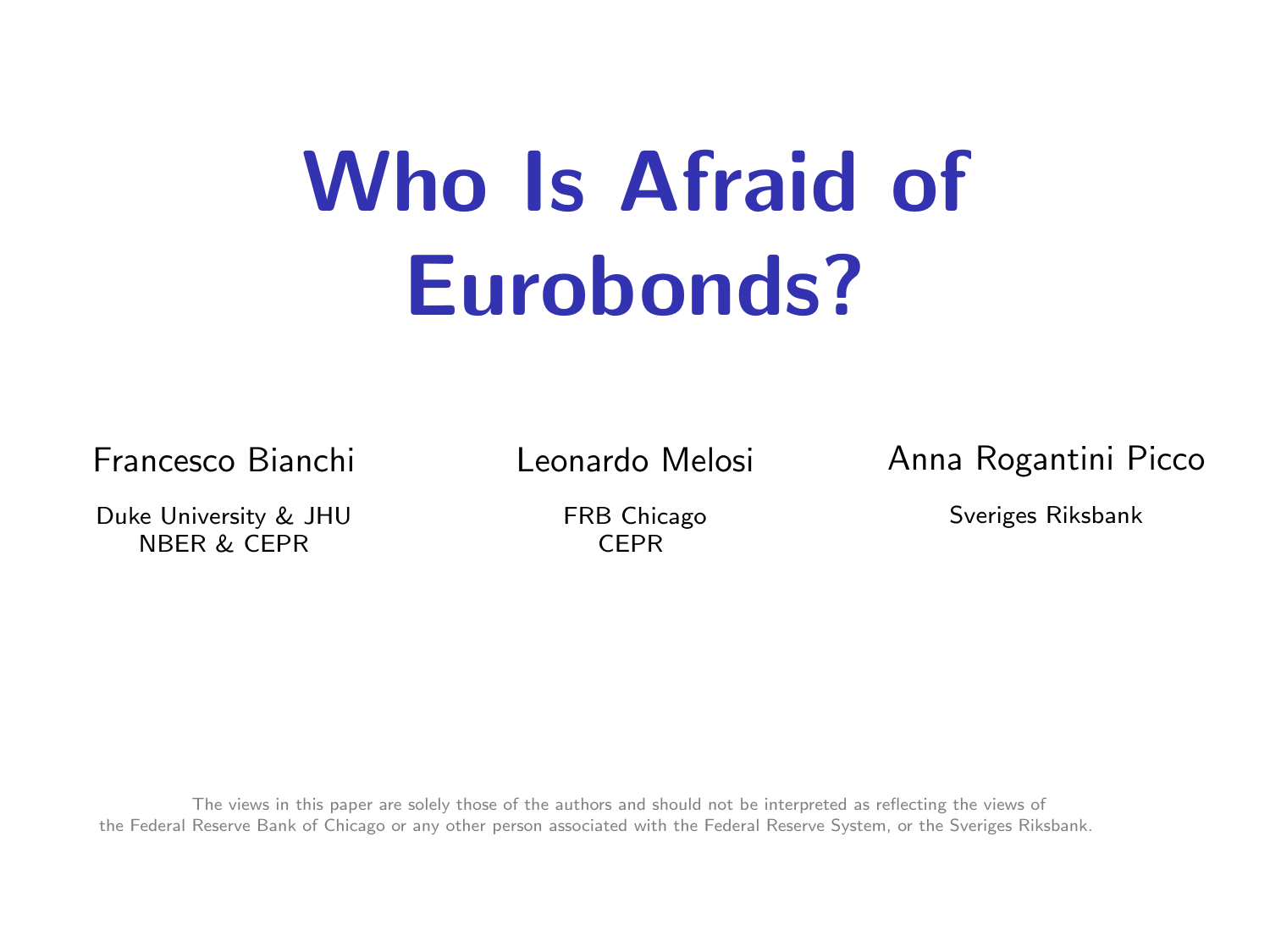#### Where Does the Euro Area Stand?

More countries in EA have now elevated debt

Figure: EA debt-to-GDP ratio



- Required fiscal adjustments likely to be persistent drag on economy

Bianchi, Melosi, and Rogantini Picco **November 2018** [Who Is Afraid of Eurobonds?](#page-0-0) Nov 2021 2021 2021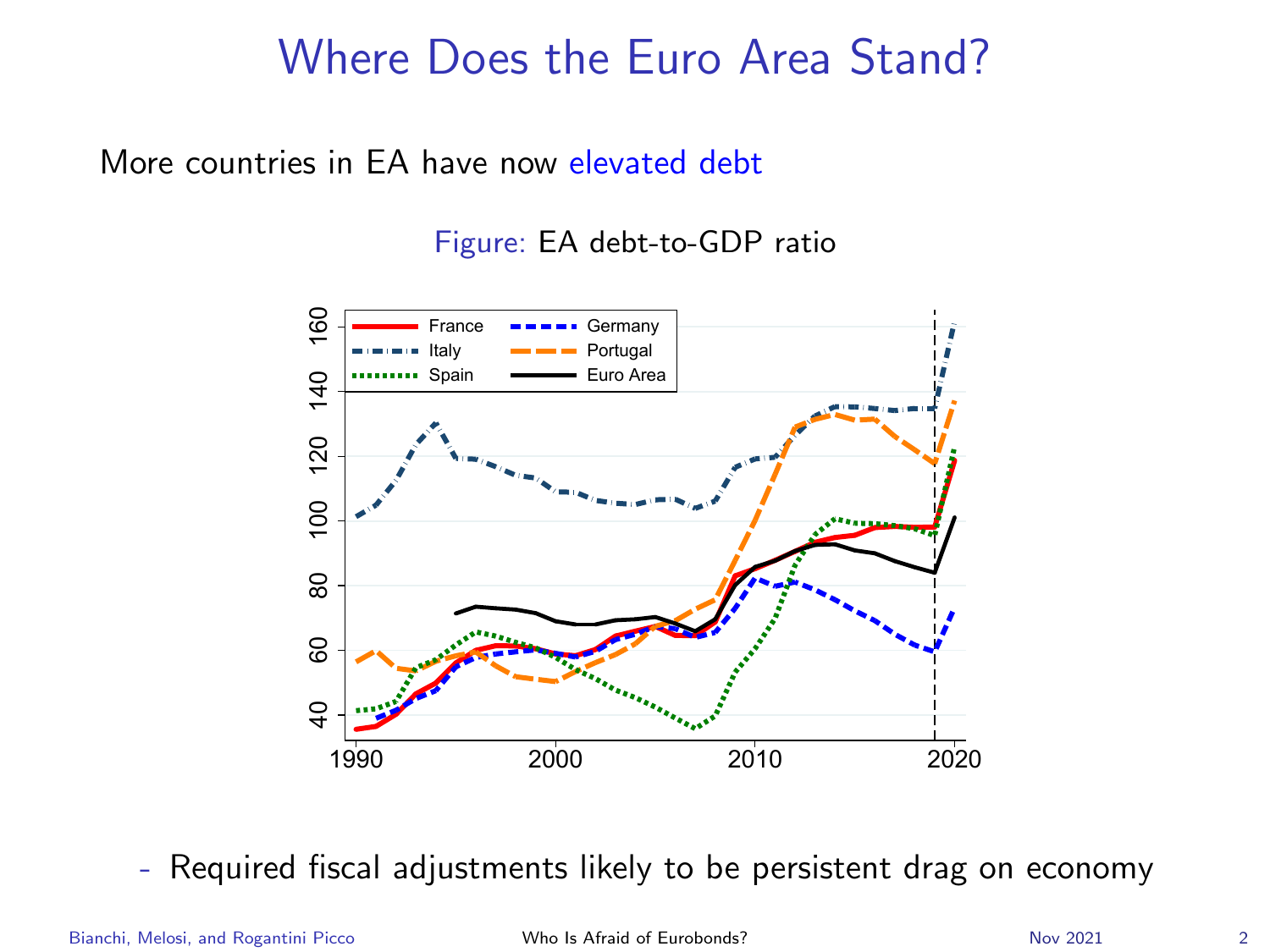#### Where Does the Euro Area Stand?

Figure: CPI inflation rate



- Low inflation rates constrain the ECB's ability to alleviate this drag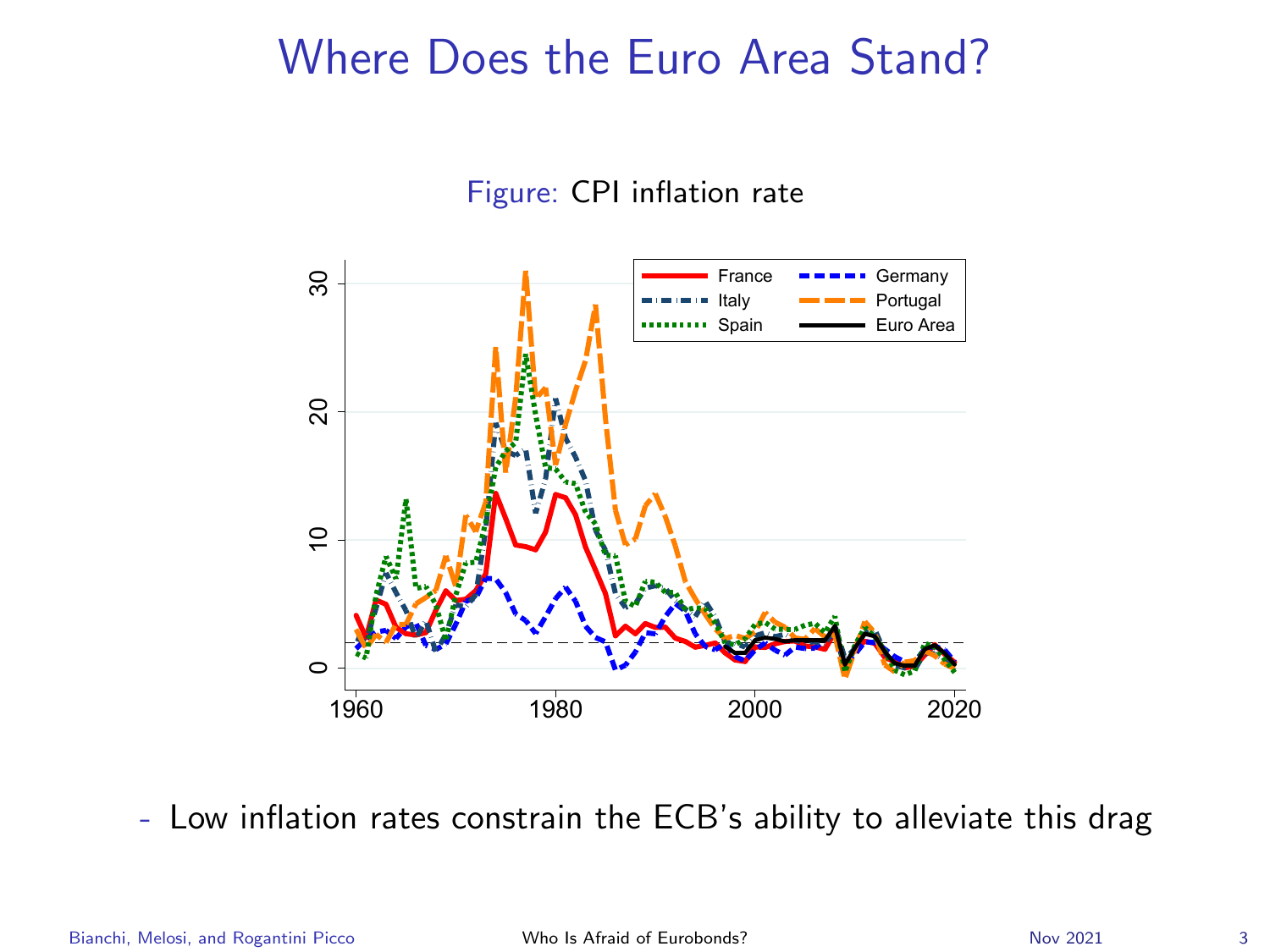#### Where Does the Euro Area Stand?



- Low and flat term structure considerably constrains monetary policy
- Limited space for the ECB to stabilize the EA economy in recession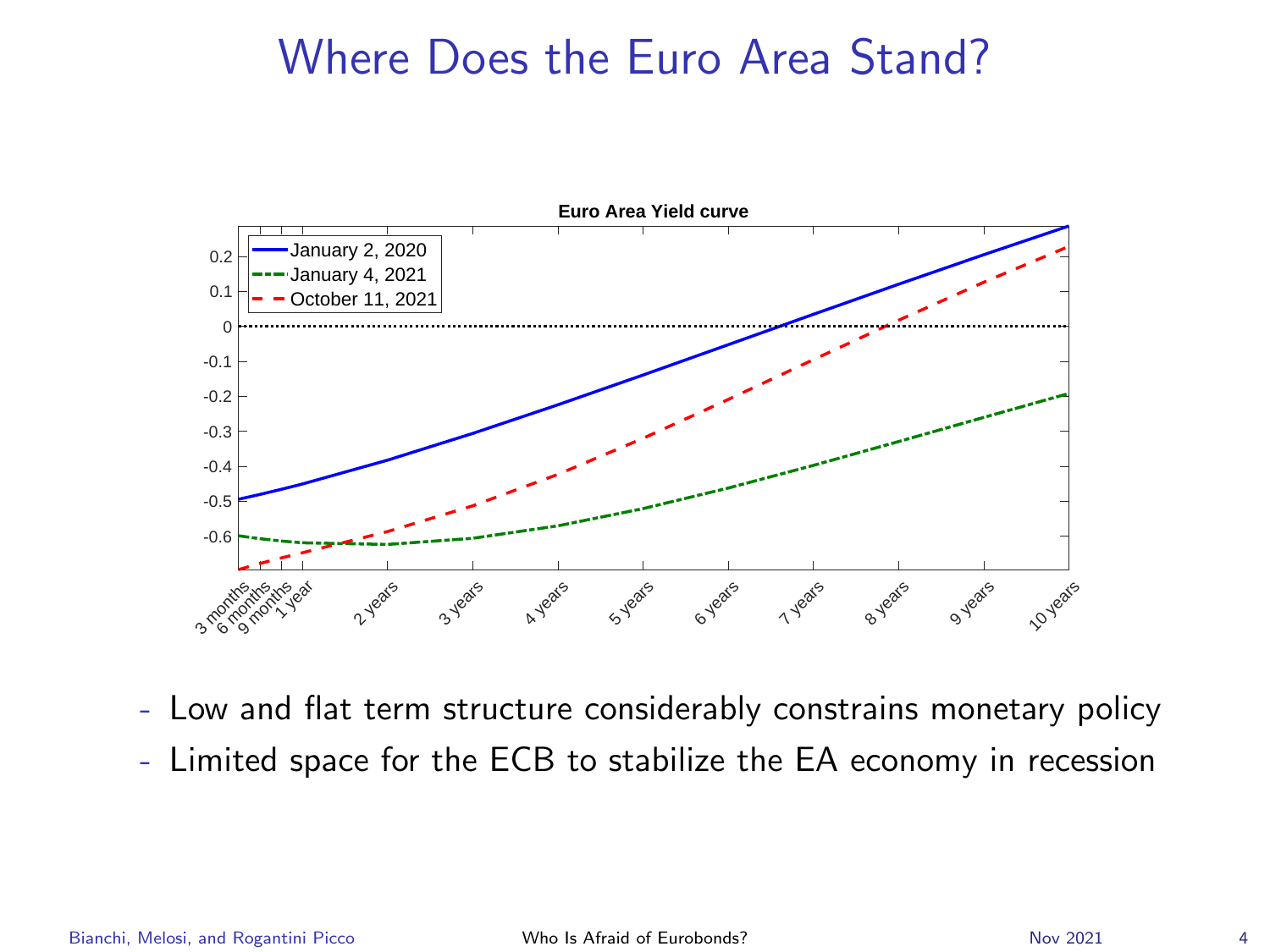## In Short...

With

- 1. Little fiscal space left due to large public debt
- 2. Limited space of manoeuvre for monetary policy

... COVID19 pandemic found policymakers constrained

# What to Do?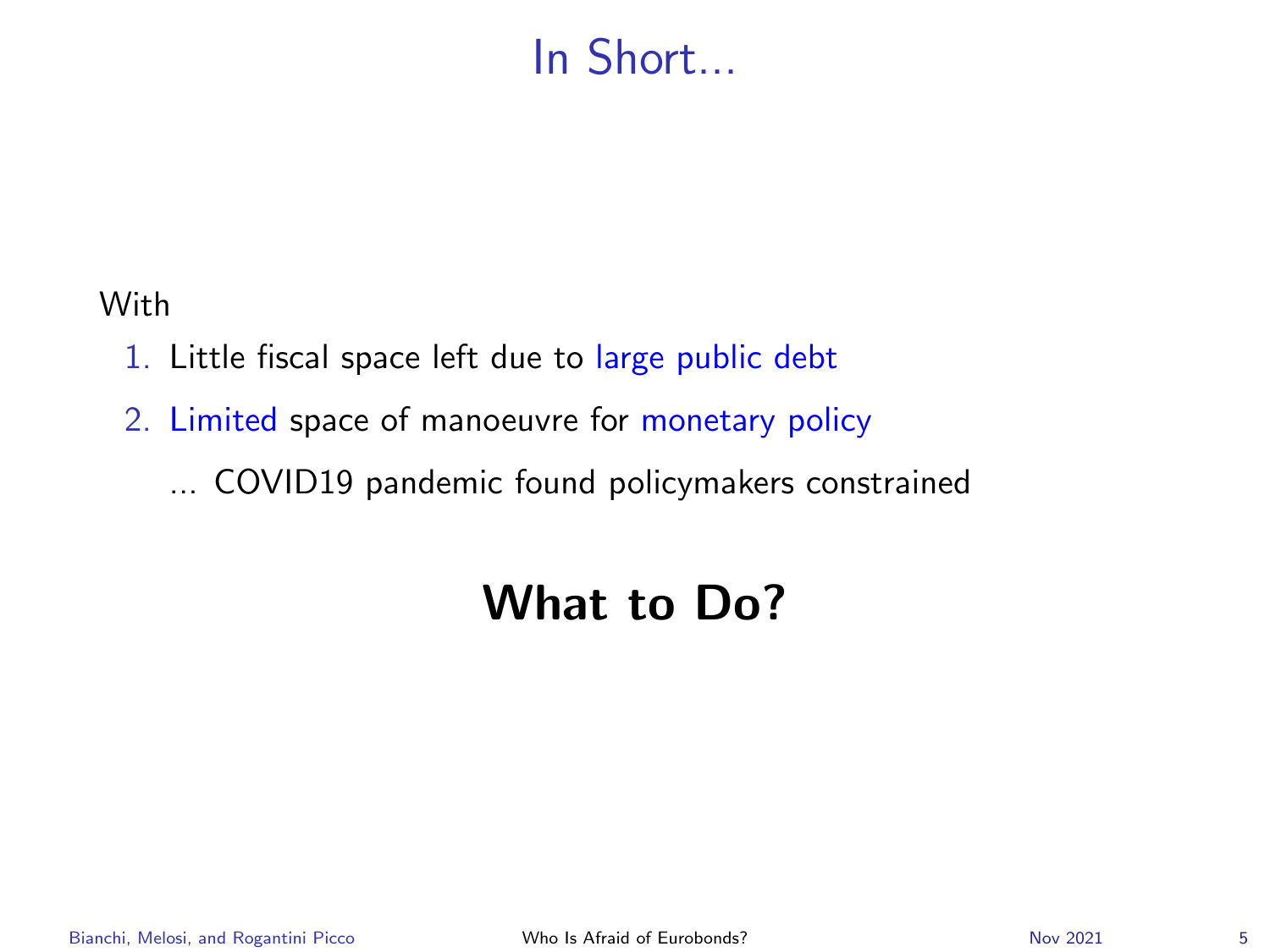# This Paper

<span id="page-5-0"></span> $+$  A new monetary and fiscal framework that separates: the need of short-run macroeconomic stabilisation... ...from issue of long-run stabilisation of national debts.

 $+$  EA authorities coordinate on policy response to EA recession:

- 1. The fiscal authority issues **Eurobonds** to finance the fiscal stimulus
- 2. Central bank tolerates inflation needed to stabilise increase in Eurobonds
- 3. National governments fiscally responsible to stabilise national debt
- $+$  Two-country monetary union model calibrated to EA to evaluate:
	- 1. New vs old framework based on unconditional monetary dominance
	- 2. Effects of a high-debt country refusing to comply with EA fiscal rules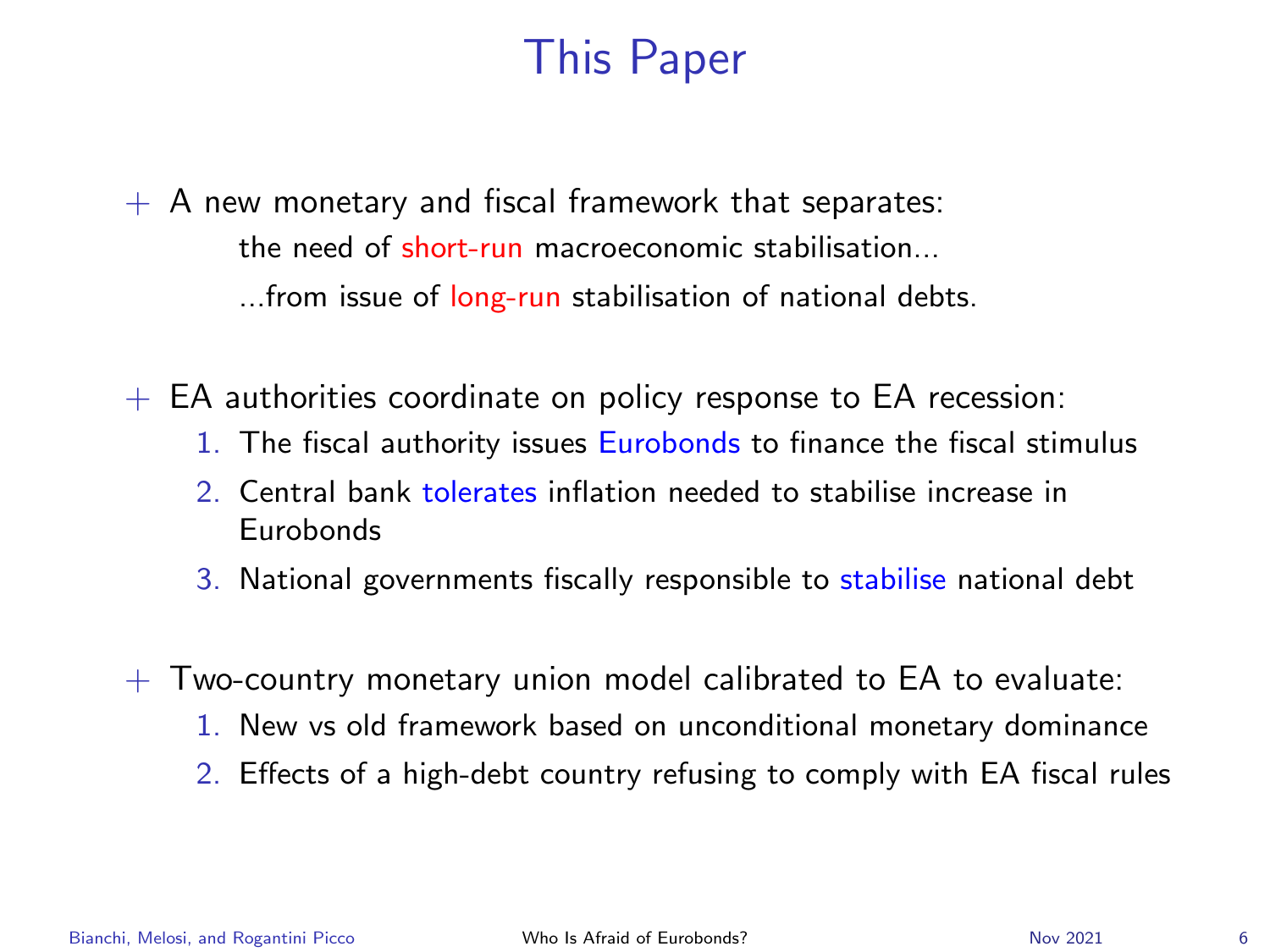# Main Findings

- $+$  Monetary-led policy mix not the best strategy unconditionally
- $+$  Eurobonds-based framework delivers better outcomes when  $ZIR$  risk
	- 1. Smaller recessions  $\rightarrow$  lower national debt ratios $\rightarrow$  stronger recoveries
	- 2. Controlled reflation of  $EA \rightarrow easing$  constraints on monetary policy
	- 3. Inflation increases modestly because of general equilibrium effects
	- 4. Welfare improves both in high-debt and low-debt countries
- $+$  Defiant high-debt country may spark spiral of inflation-recession-debt

 $\rightarrow$  [lit](#page-30-0)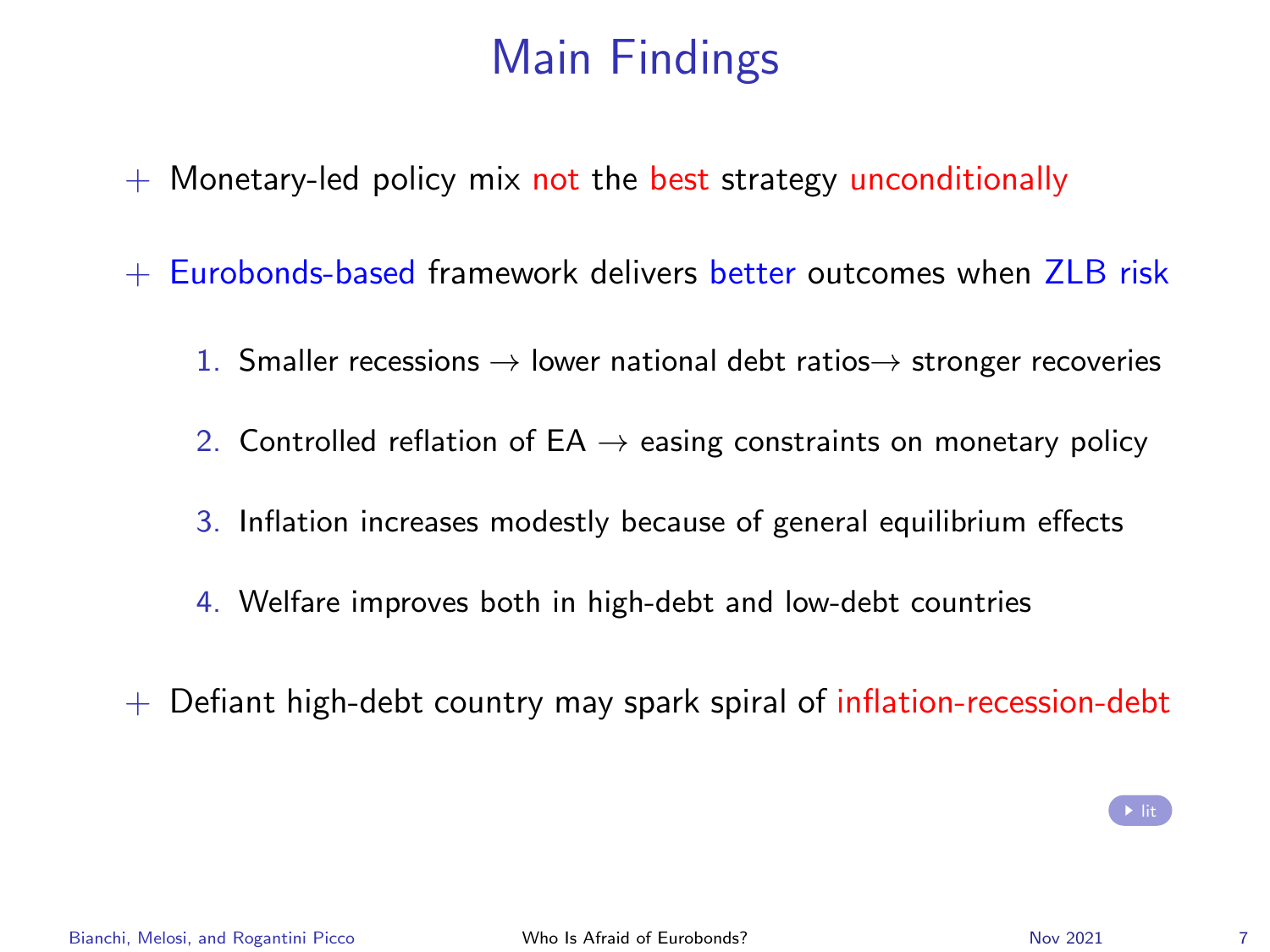# A TANK Model of a Two-country Monetary Union

#### <span id="page-7-0"></span>**• Households:**

- $+$  savers and hand-to-mouth [preferences](#page-34-0)
- $+$  value public consumption as a complement to private consumption
- $+$  if savers, wage setters subject to a Calvo lottery
- $+$  if savers, invest in physical capital and rent a share to domestic firms
- $+$  if savers, buy their national debt, Eurobonds, and have access to state-contingent securities  $\bullet$  [bc hh](#page-35-0)

#### • Final goods firms:

- $+$  combine domestic and imported good with CES aggregator
- $+$  sell this good to domestic households

#### o Intermediate goods firms:

- $+$  hire labor and rent capital in competitive markets
- $+$  price setters subject to a Calvo lottery
- $+$  sell goods to domestic and foreign final goods firms

#### Labor packers:

- $+$  assemble differentiated labor input supplied by households  $\blacklozenge$  [labor packers](#page-33-0)
- $+$  sell homogeneous labor to domestic firms in competitive market





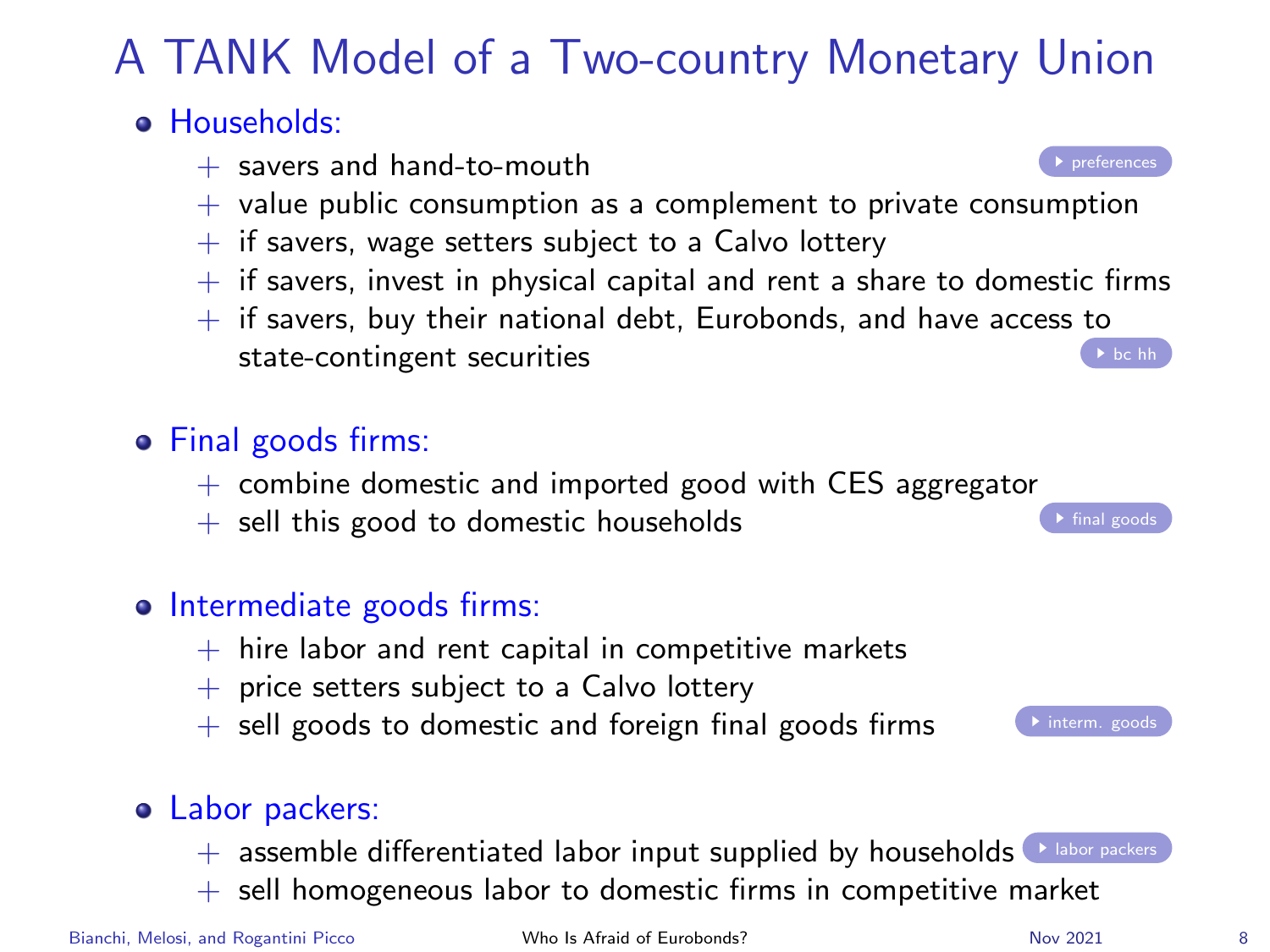# Policy Authorities

- National governments
	- $+$  issue national debts with a maturity structure to domestic savers
	- $+$  levy distortionary taxes on domestic households
	- + purchase goods and transfer resources to domestic households

 $P_t^B B_t + \tau_t^K R_t^K K_t + \tau_t^L W_t L_t + \tau_t^C P_t^C C_t = (1 + \rho P_t^B) B_{t-1} + P_t^C G_t + P_t^C Z_t$ 

#### EA fiscal authority

- $+$  issues Eurobonds with a maturity structure to home and foreign country's savers
- $+$  levies distortionary taxes on home and foreign country's households
- $+$  transfers resources to home and foreign country's households

$$
P_t^{B,EA}B_t^{EA} + \tau_t^{EA, K}(R_t^K K_t + R_t^K K_t^*) + \tau_t^{EA, L}(W_t L_t + W_t^* L_t^*)
$$
  
+
$$
\tau_t^{EA, C}(P_t^C C_t + P_t^{C*} C_t^*) = (1 + \rho_{EA} P_t^{B,EA})B_{t-1}^{EA} + P_t^C Z_t + P_t^{C*} Z_t^*
$$

- EA monetary authority
	- $+$  sets the interest rate of one-period risk-free bonds  $R_t = \frac{1}{E_tQ_{t,t+1}}$

Bianchi, Melosi, and Rogantini Picco November 2001 [Who Is Afraid of Eurobonds?](#page-0-0) Nov 2021 99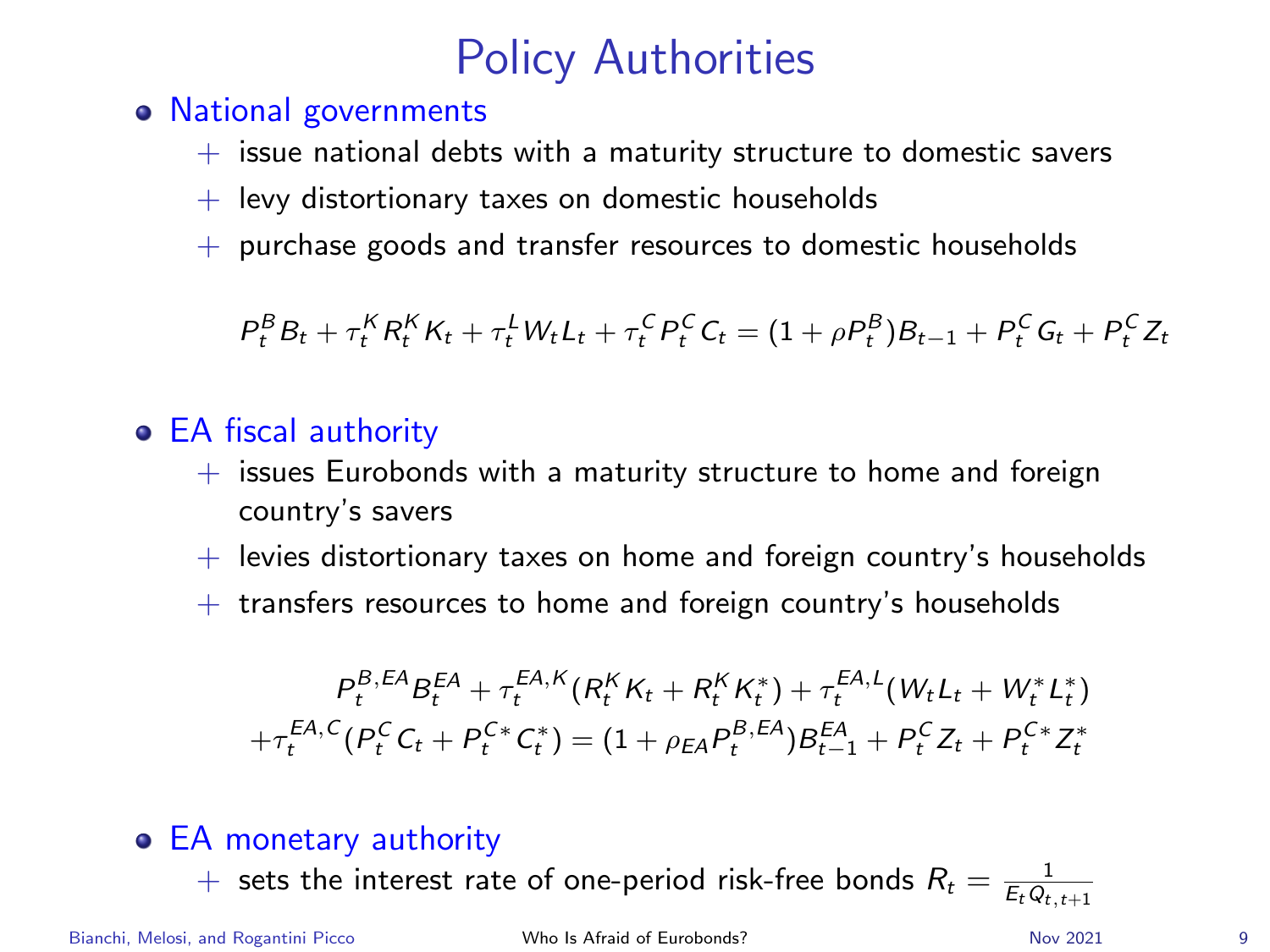#### Fiscal Discipline

Fiscal authorities follow fiscal rules to stabilise their debts

+ National fiscal rules for  $i \in \{IT, DE\}$ 

$$
\hat{\tau}_{i,t}^J = \rho_J \hat{\tau}_{i,t-1}^J + (1 - \rho_J) \gamma_{J_i} \hat{s}_{b_i,t-1},
$$

$$
\hat{g}_{i,t} = \rho_G \hat{g}_{i,t-1} - (1 - \rho_G) \gamma_{G_i} \hat{s}_{b_i,t-1}
$$

$$
\hat{z}_{i,t} = \rho_Z \hat{z}_{i,t-1} - (1 - \rho_Z) \gamma_{Z_i} \hat{s}_{b_i,t-1} - (1 - \rho_Z) \gamma_{ZY_i} \hat{y}_{t-1}
$$

 $J \in \{\mathcal{C}, \mathcal{L}, \mathcal{K}\}$  and  $\hat{s}_{i,t} = \hat{b}_{i,t} - \hat{y}_{i,t}$  national debt-to-GDP ratio

 $+$  EA fiscal rules

$$
\hat{\tau}_{\text{EA},t}^J = \rho_J \hat{\tau}_{\text{EA},t-1}^J + (1 - \rho_J) \gamma_J \hat{s}_{\text{bEA},t-1}
$$

$$
\hat{z}_{\text{EA},t} = \rho_Z \hat{z}_{\text{EA},t-1} - (1-\rho_Z) \gamma_Z \hat{s}_{b\text{EA},t-1} - (1-\rho_Z) \gamma_{ZY} \hat{y}_{\text{EA},t-1}
$$

$$
J \in \{C, L, K\} \text{ and } \hat{s}_{bEA, t} = \hat{b}_{EA, t} - \hat{y}_{EA, t} \text{ is EA debt-to-GDP ratio}
$$

Bianchi, Melosi, and Rogantini Picco **[Who Is Afraid of Eurobonds?](#page-0-0)** Nov 2021 10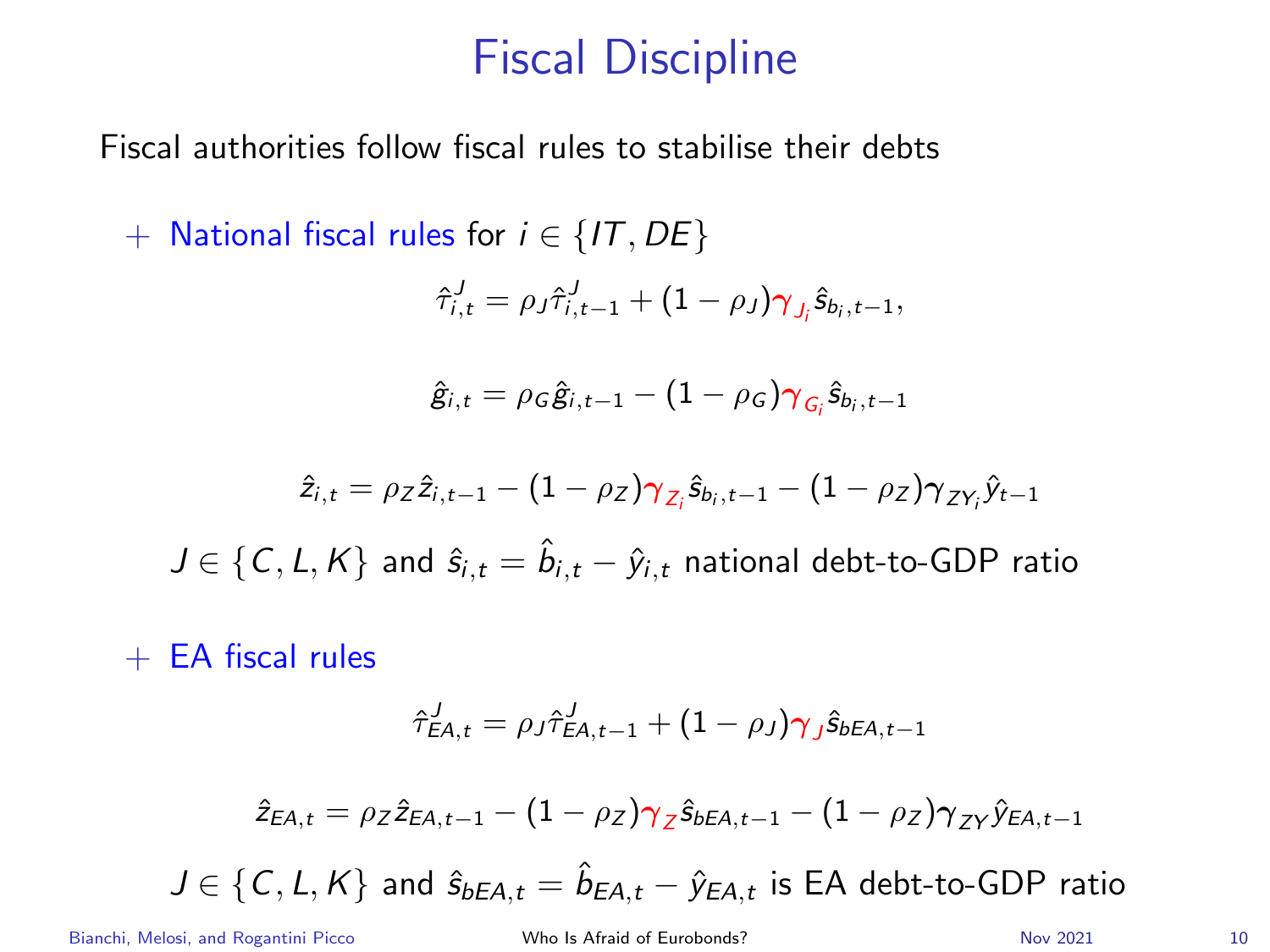#### Fiscal Discipline

 $+$  The EA monetary authority follows a Taylor rule

$$
\hat{R}_t = \max \left\{ -\ln R^*, \rho_r \hat{R}_{t-1} + (1 - \rho_r) \left[ \phi_\pi \hat{\pi}_{EA, t} + \phi_y \hat{y}_{EA, t} \right] \right\}
$$
  
where  $\hat{\pi}_{EA, t} = \frac{1}{2} \hat{\pi}_{1, t} + \frac{1}{2} \hat{\pi}_{2, t}$  and  $\hat{y}_{EA, t} = \frac{1}{2} \hat{y}_{1, t} + \frac{1}{2} \hat{y}_{2, t}$  are at EA level

+ The Taylor principle is satisfied; i.e.,  $\phi_{\pi} > 1$ 

 $+$  ZLB: sequence of anticipated shocks to unconstrained Taylor rule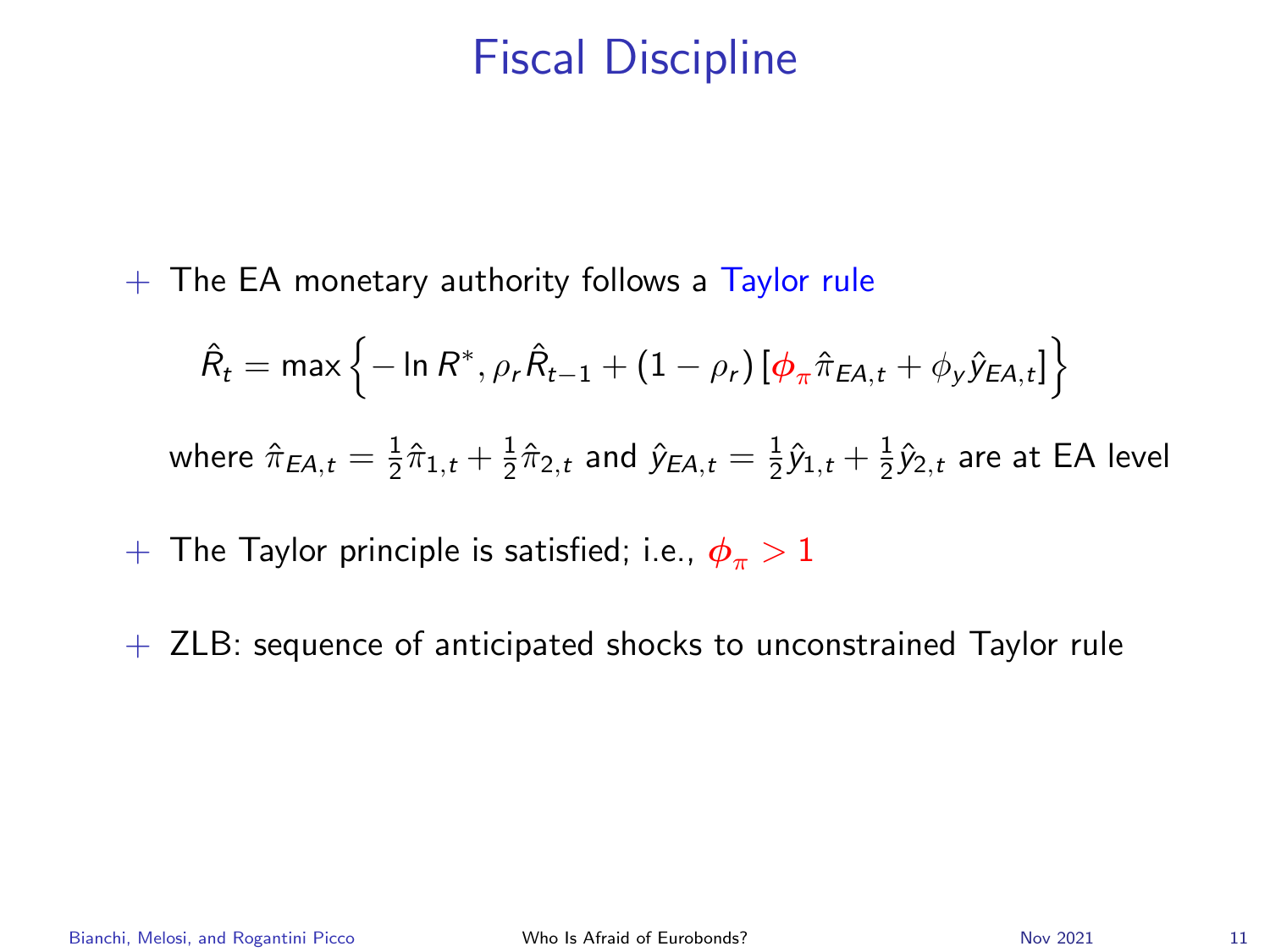- $+$  EA policy authorities coordinate on a response to EA recession
- $+$  EA fiscal authority issues Eurobonds to finance the fiscal stimulus
- $+$  Central bank tolerates increase in inflation to stabilise that amount of Eurobonds
- $+$  National governments follow fiscal rules to stabilise national debts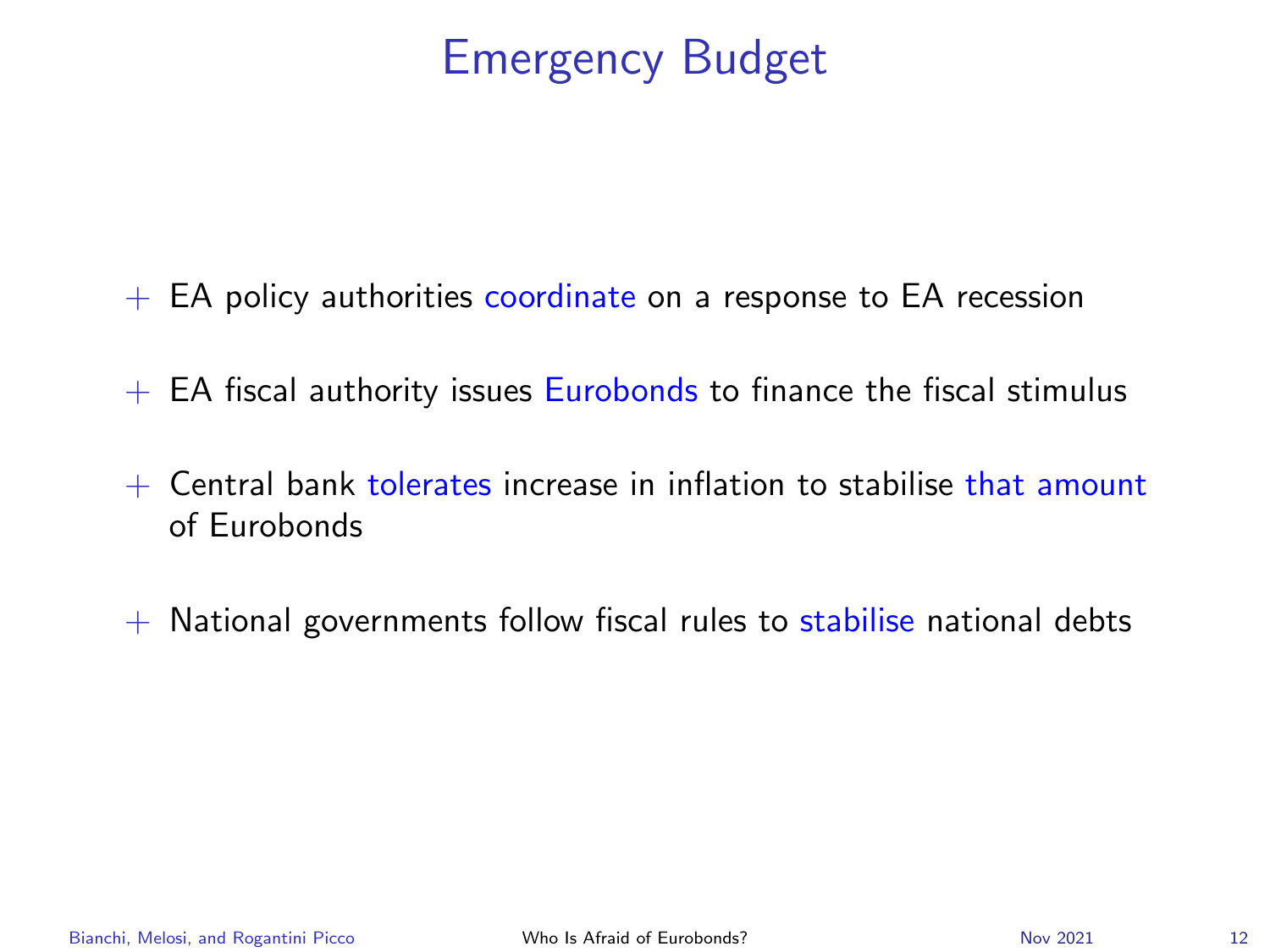+ EA fiscal rules ( $J \in \{K, L, C\}$ )

$$
\hat{\tau}_{EA,t}^{J} = \rho_{J} \hat{\tau}_{EA,t-1}^{J} + (1 - \rho_{J}) \left[ \gamma_{J} \hat{s}_{EA,t-1}^{P} + \gamma_{J}^{A} \left( \hat{s}_{EA,t-1} - \hat{s}_{EA,t-1}^{P} \right) \right]
$$
\n
$$
\hat{z}_{EA,t} = \rho_{Z} \hat{z}_{EA,t-1} - (1 - \rho_{Z}) \left\{ \left[ \gamma_{Z} \hat{s}_{EA,t-1}^{P} + \gamma_{Z}^{A} \left( \hat{s}_{EA,t-1} - \hat{s}_{EA,t-1}^{P} \right) \right] + \gamma_{ZY} \hat{y}_{EA,t-1} \right\}
$$

where  $\gamma_J\geq \beta^{-1}-1\geq \gamma^{\mathcal{A}}_J=0$ 

 $\gamma_{\mathcal{Z}} \geq \beta^{-1} - 1 \geq \gamma_{\mathcal{Z}}^{\mathcal{A}} = 0$ 

 $\hat{s}^P_{EA,t-1}$  is Eurobonds to output ratio l<u>F</u> no symmetric recessionary shock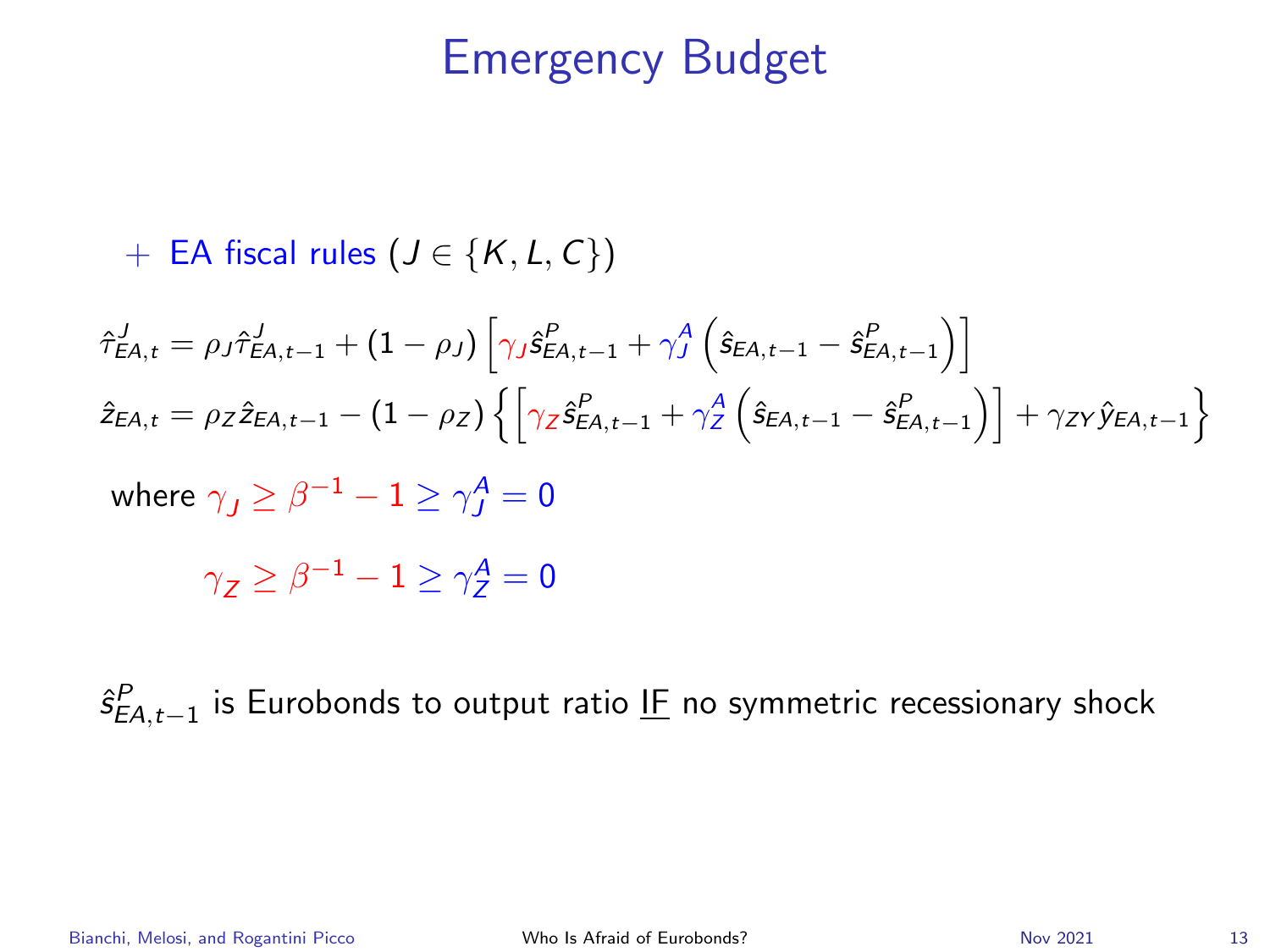$+$  EA monetary authority tolerates increase in inflation to stabilise amount of Eurobonds due to EA symmetric recession

$$
\hat{R}_t = \max \left\{ -\ln R_*, \rho_R \hat{R}_{t-1} + (1 - \rho_R) \left[ \phi_\pi \hat{\pi}_{EA,t}^P + \phi_\pi^P \left( \hat{\pi}_t - \hat{\pi}_{EA,t}^P \right) + \phi_y \hat{y}_{EA,t} \right] \right\}
$$
\nwith  $\phi_\pi > 1 > \phi_\pi^P = 0$ 

 $+ \;\; \hat{\pi}_{EA,t} - \hat{\pi}_{EA,t}^P$  inflation increase necessary to stabilise  $\hat{s}_{EA,t-1} - \hat{s}_{EA,t-1}^P$ 

 $+$  How do we pin  $\hat{s}^P_{EA,t}$  and  $\hat{\pi}^P_{EA,t}$  down?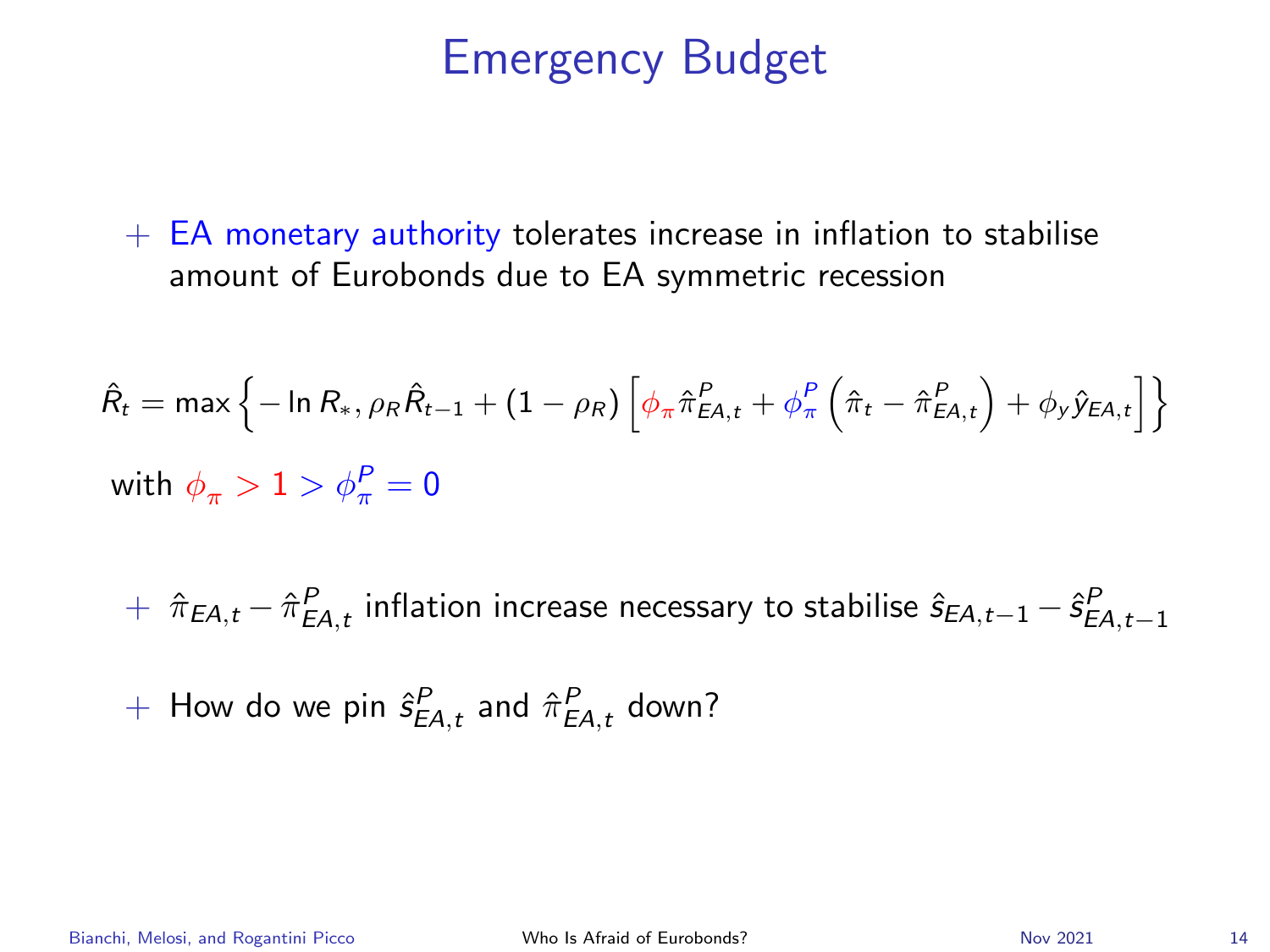We construct a **counterfactual economy** where:

 $+$  Symmetric recessionary shocks are shut down

- $+$  The 7LB never binds
- $+$  Policymakers follow Fiscal Discipline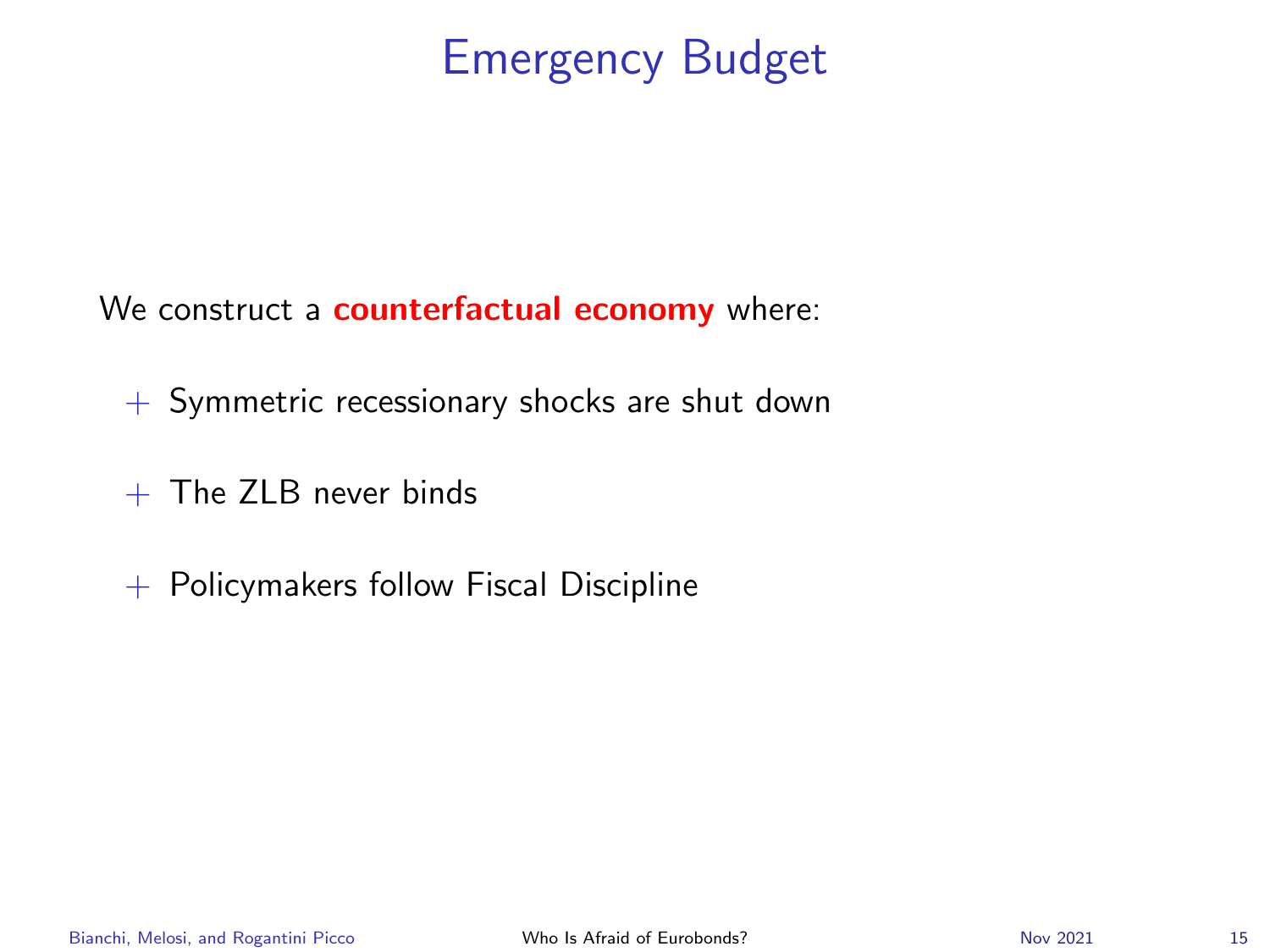# Calibration

<span id="page-15-0"></span>National fiscal parameters:

- + Steady state and persistence of tax rates: EC, DG Taxation and Customs Union
- $+$  Steady-state and persistence of G and Z: Eurostat
- $+$  Steady-state national debt-to-GDP: 60%
- $+$  Debt response for fiscal instruments: high-country debt-to-GDP back to steady-state in 15 years

EA fiscal parameters:

- $+$  Steady-state of tax rates:  $3\%$
- + Steady-state of Z: Eurostat
- $+$  Steady-state EA debt-to-GDP: 7%

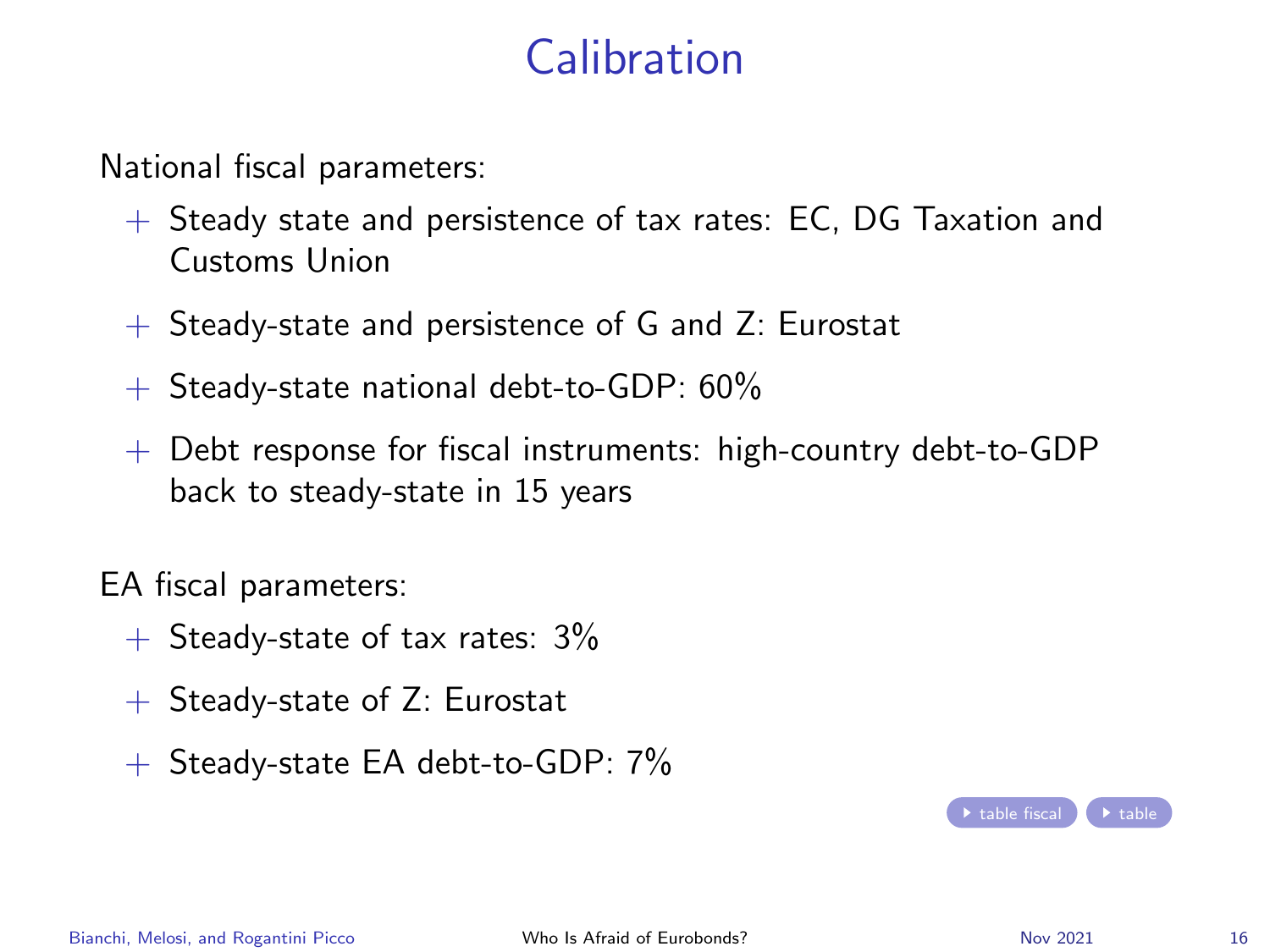## Our Exercise

 $+$  Recession induced through one standard dev. risk-premium shock

- Persistence: Match average EABCN peak-to-trough
- Volatility: Match output volatility over 1999Q1-2019Q4

 $+$  Recessionary shock hits when debt-to-GDP away from steady state:

- Country 1 (Italy): annual debt-to-GDP 134.8%
- Country 2 (Germany): annual debt-to-GDP 61.9%

+ Compare:

- 1. Fiscal discipline
- 2. Emergency budget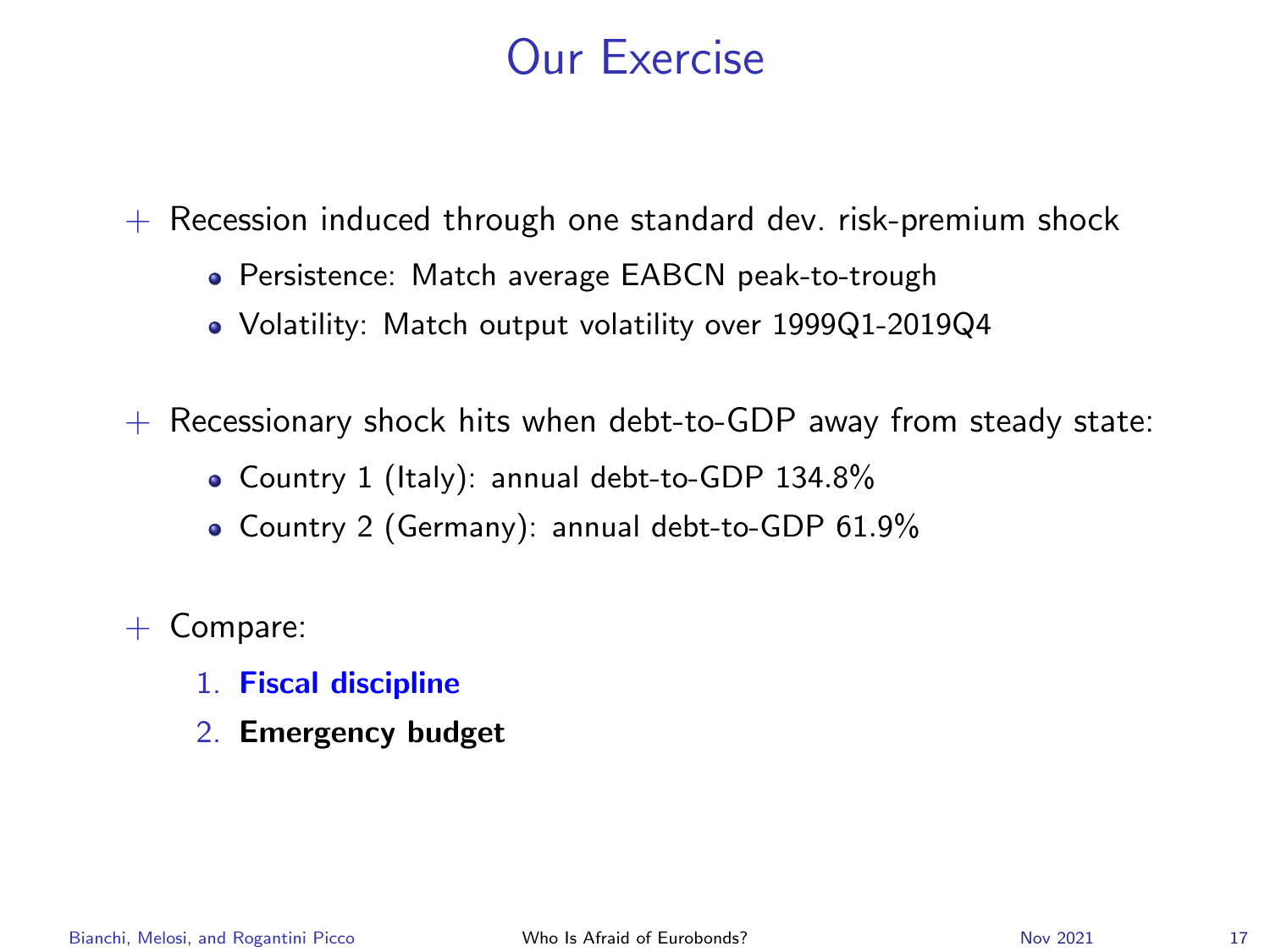

- Fiscal discipline in response to shock costly for both countries
- Using EA emergency budget mitigates recession in both countries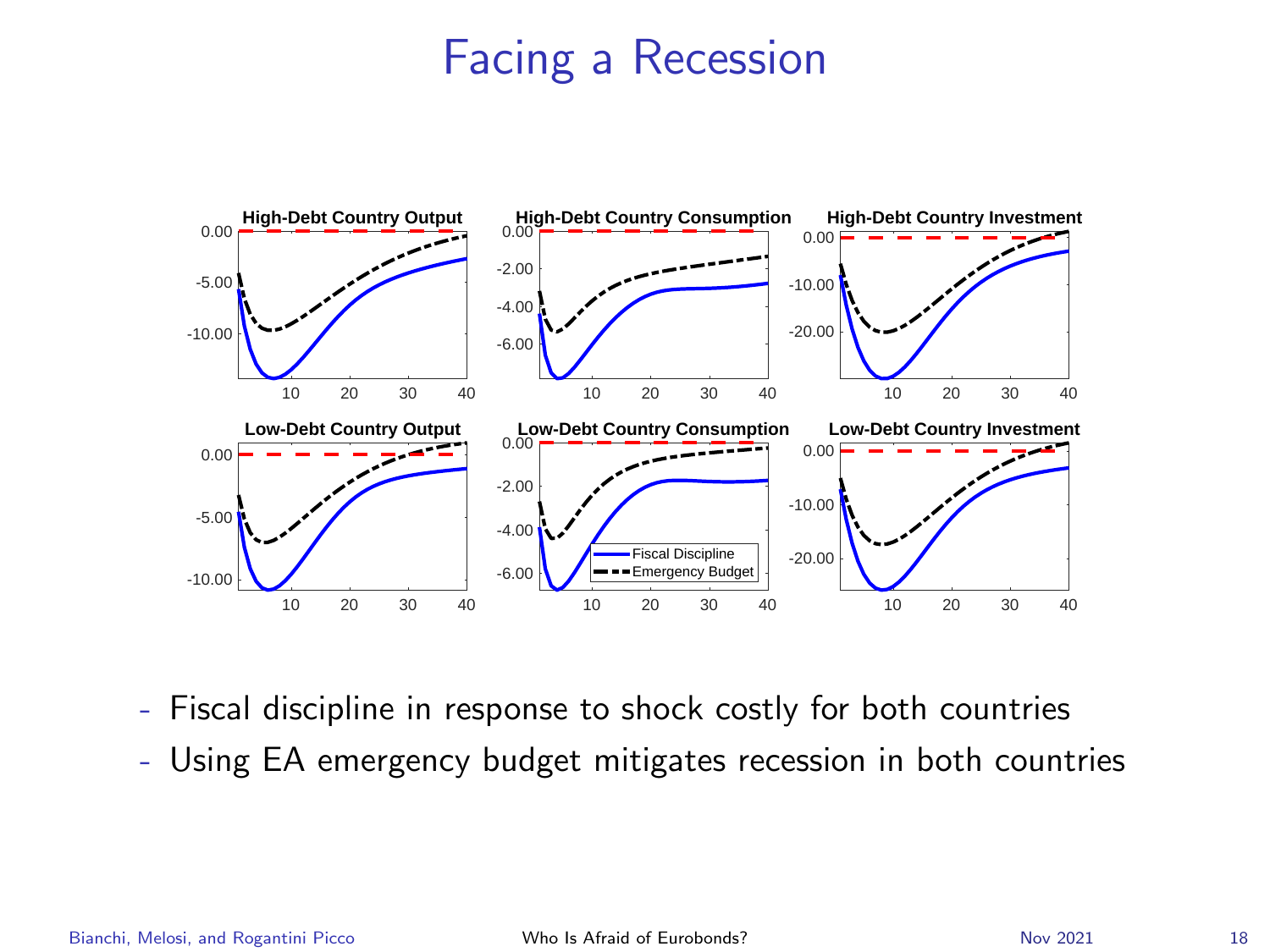

- Less fiscal adjustment at national level under emergency budget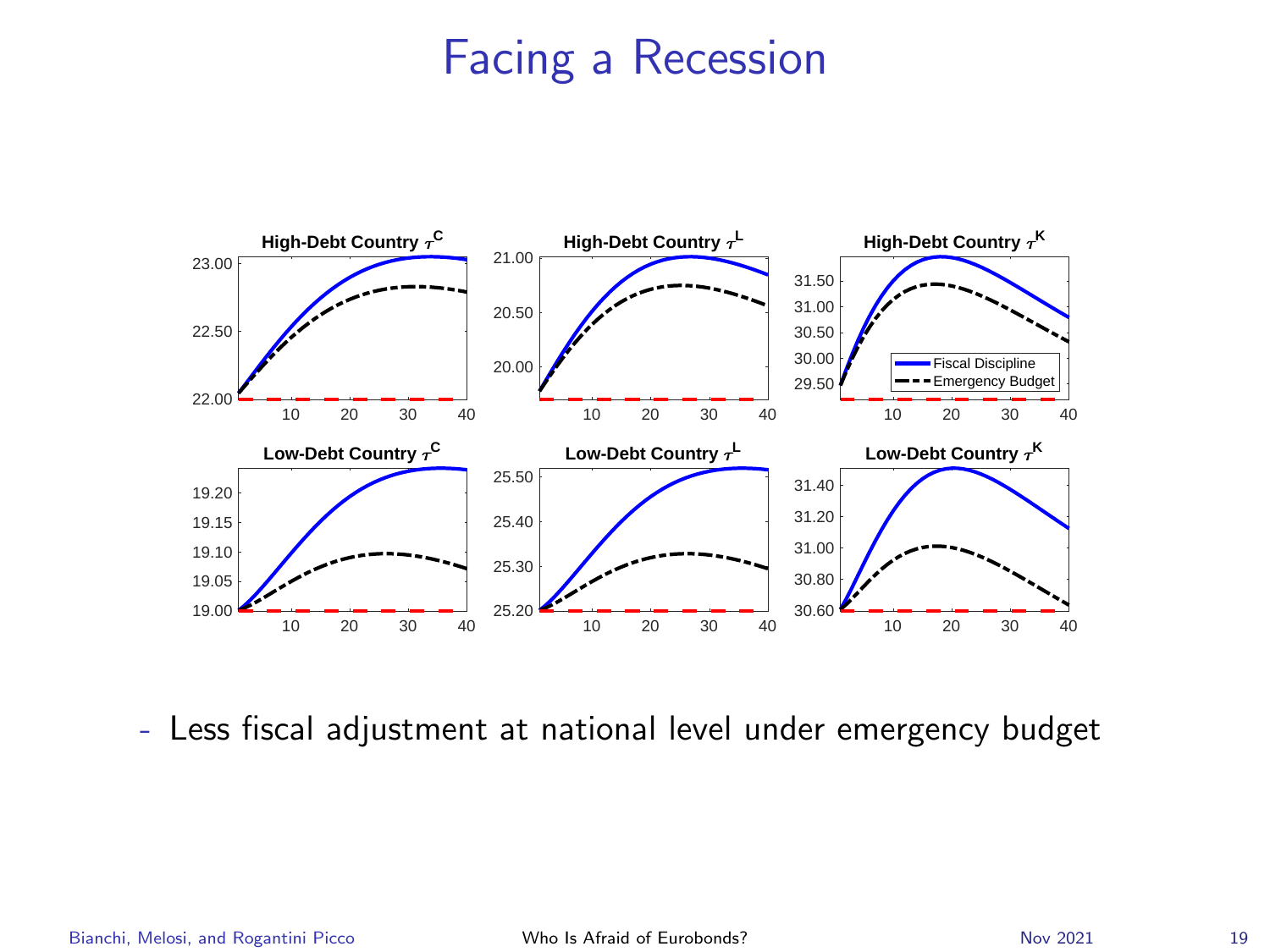

- Euro area emergency budget lowers national debt-to-GDP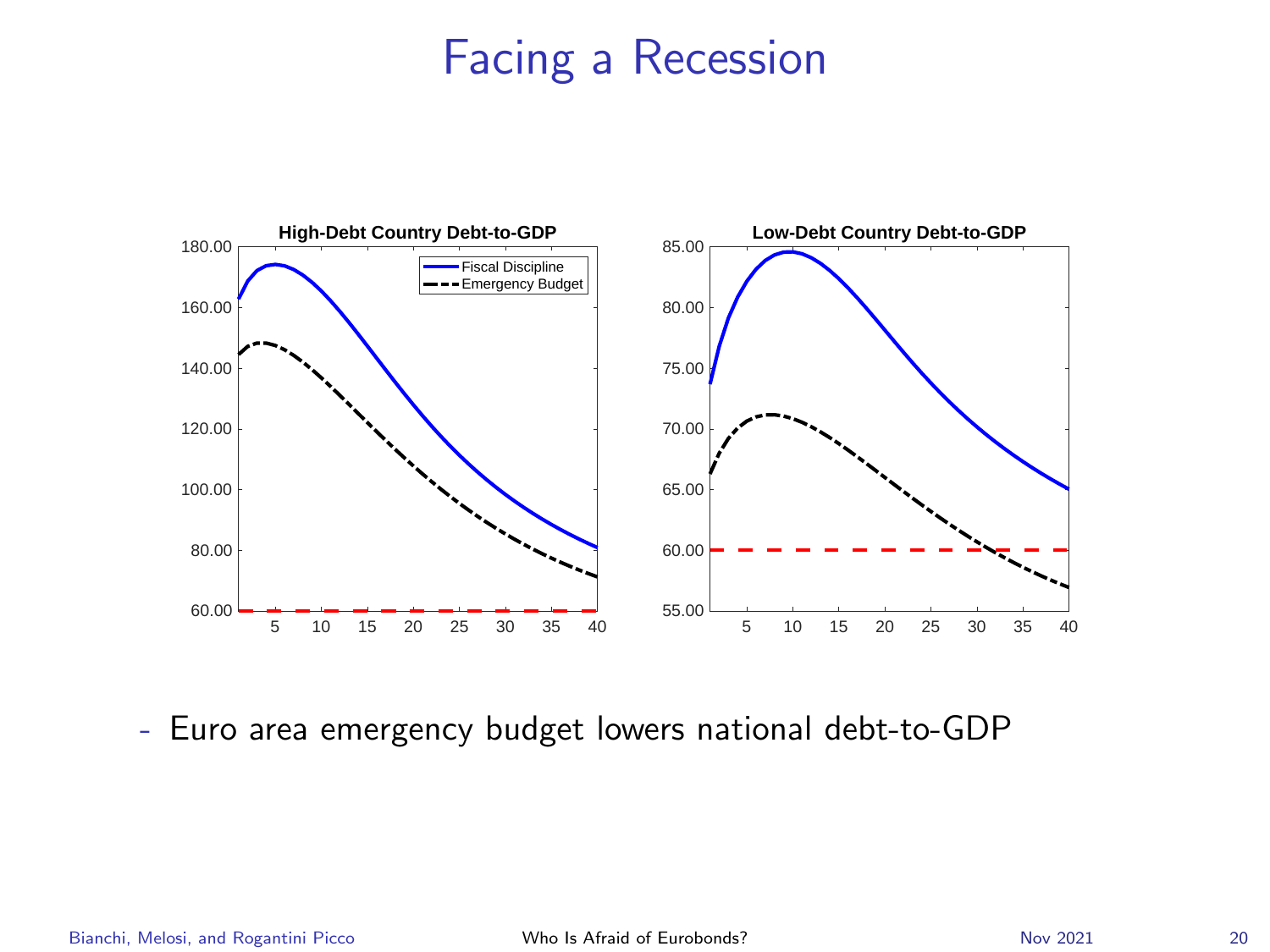

- Some increase in inflation
- Higher nominal rates lowers ZLB risk  $\rightarrow$  lower frequency of ZLB
- Central bank can escape ZLB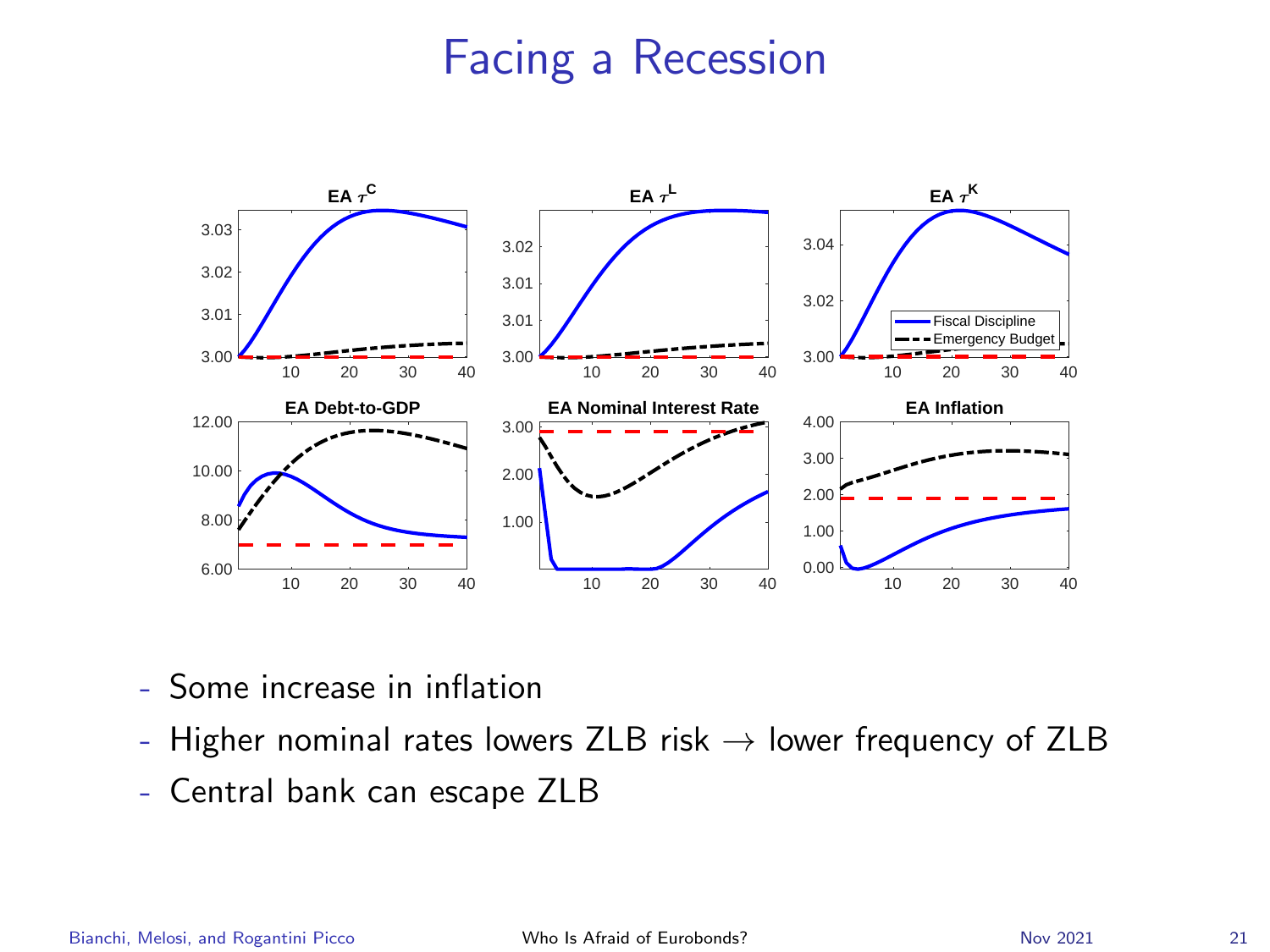

- When monetary policy unconstrained, it is effective stabilisation tool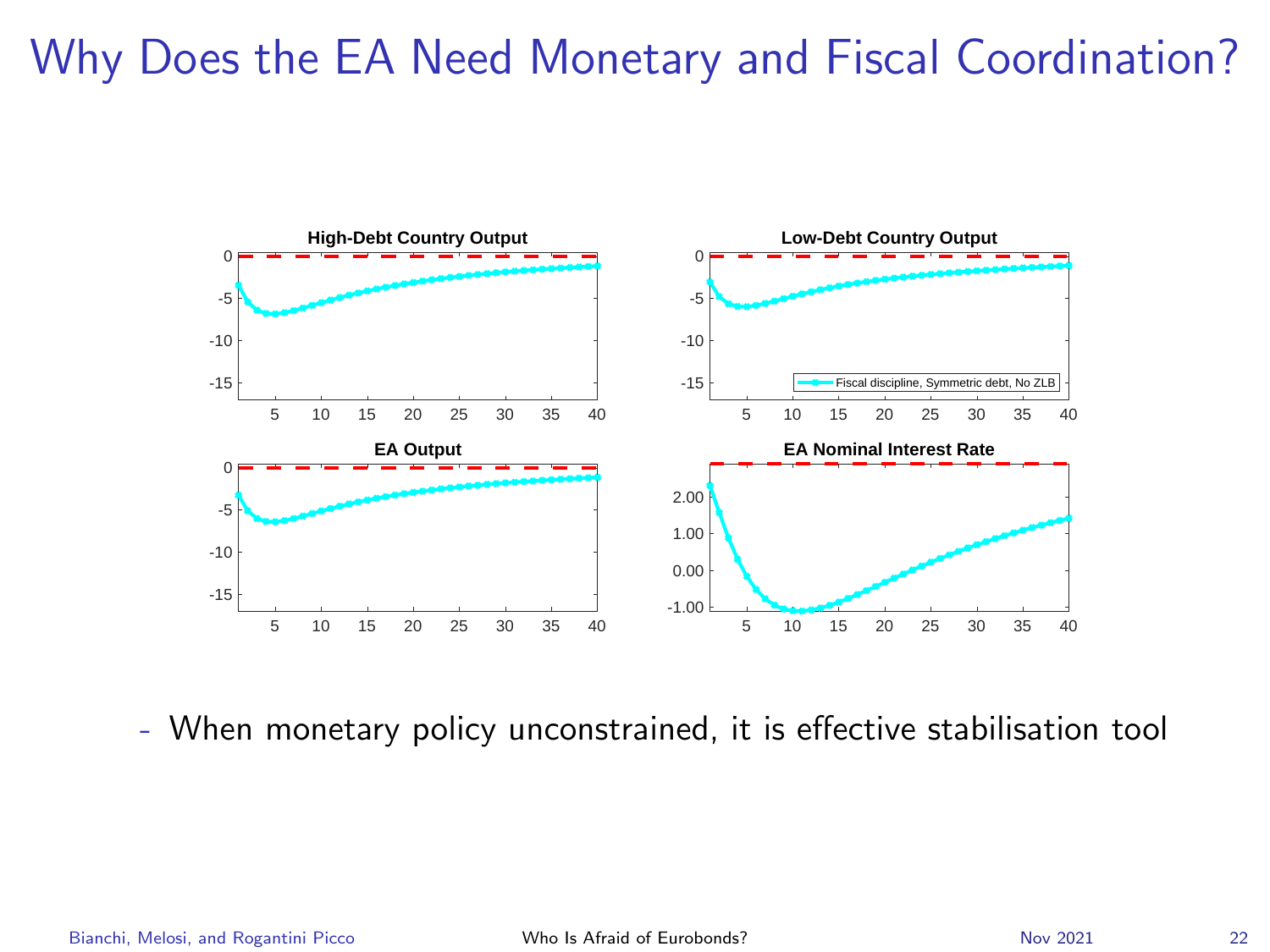

- Large national debt matters somewhat for recovery under fiscal discipline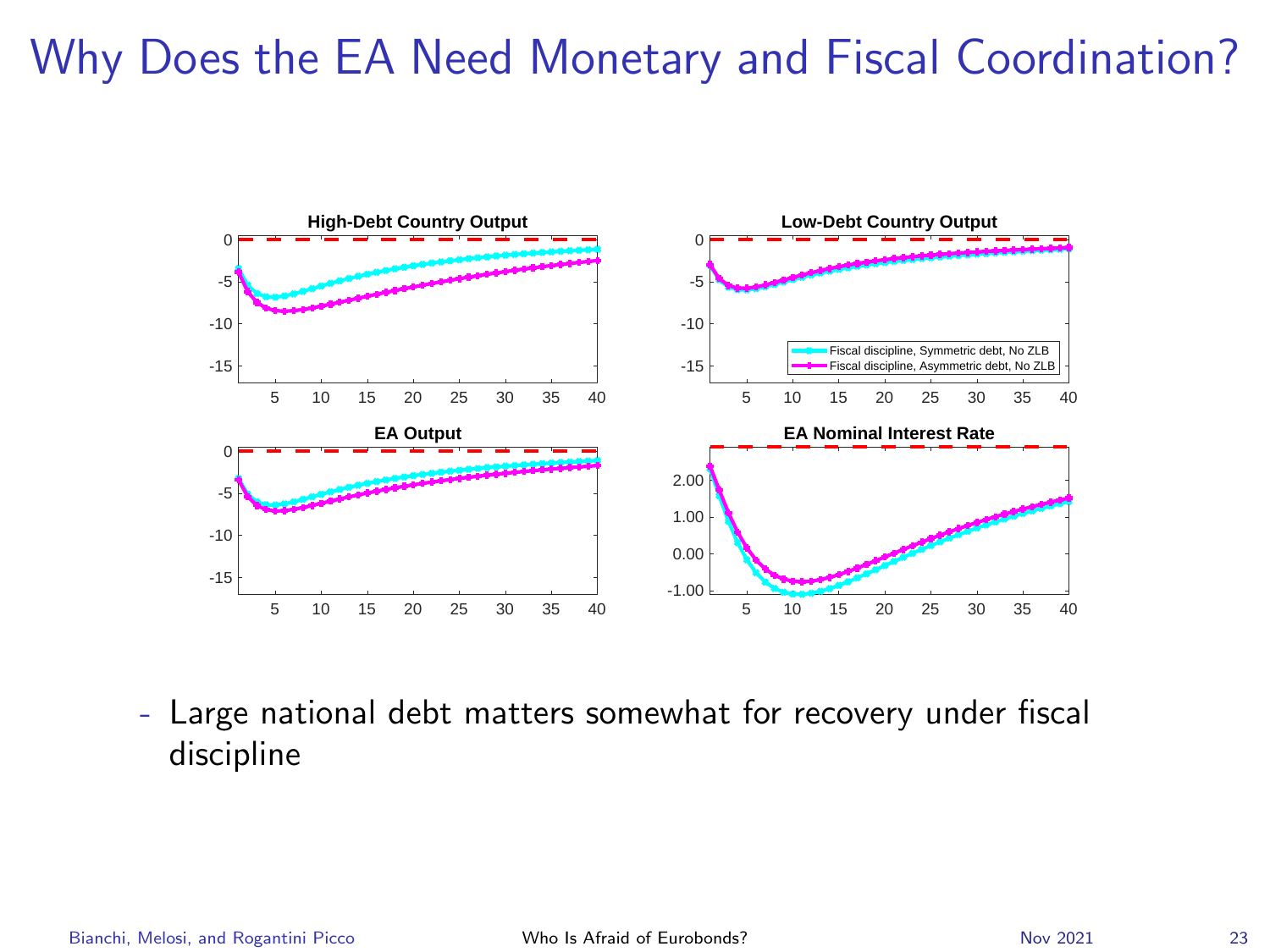

- If ZLB binds, no stabilisation tools for high-debt countries under fiscal discipline
- Very costly, also for low-debt countries because EA integrated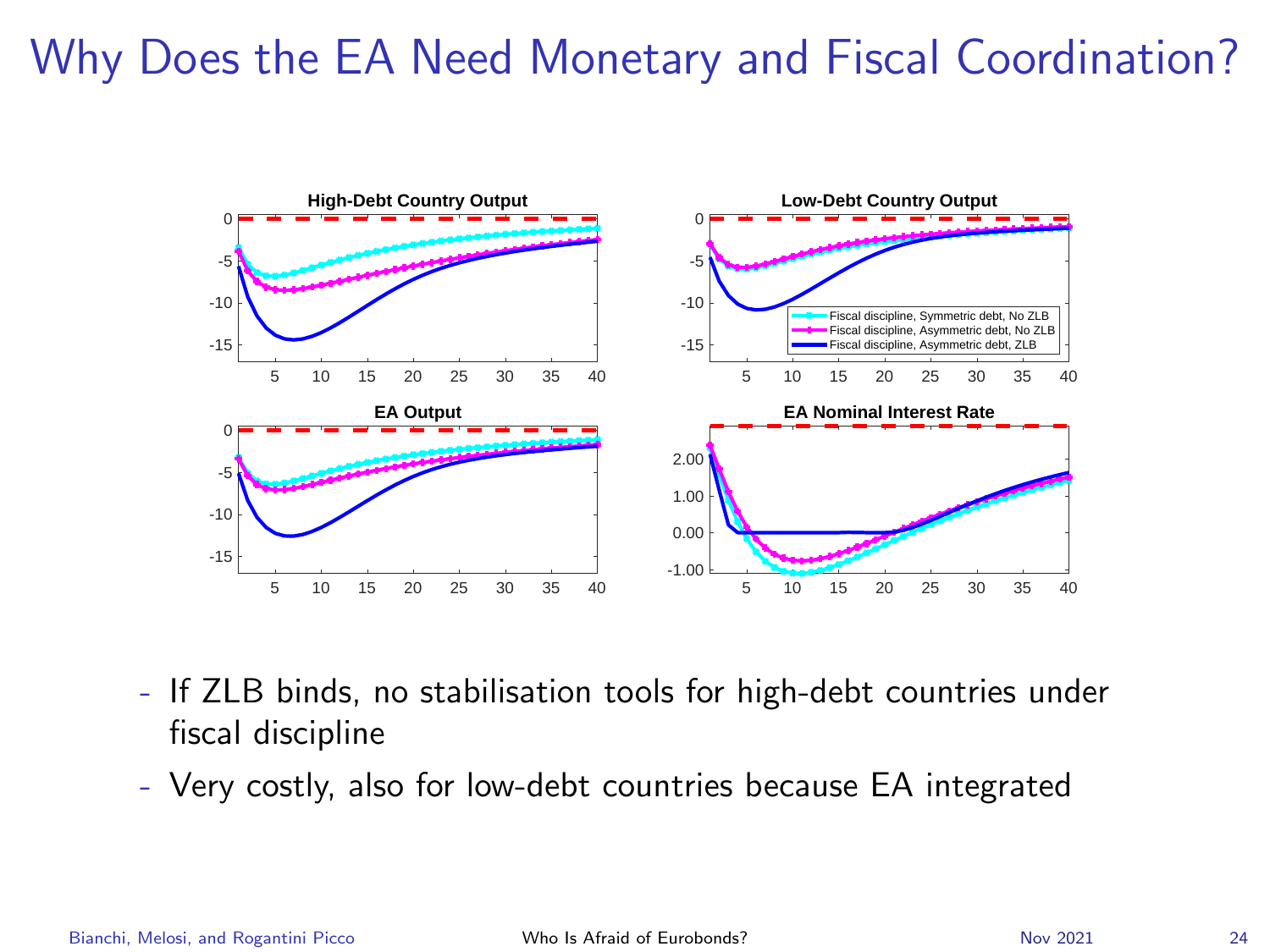

- Scope for Eurobonds as stabilisation tool if ZLB binds and large national debt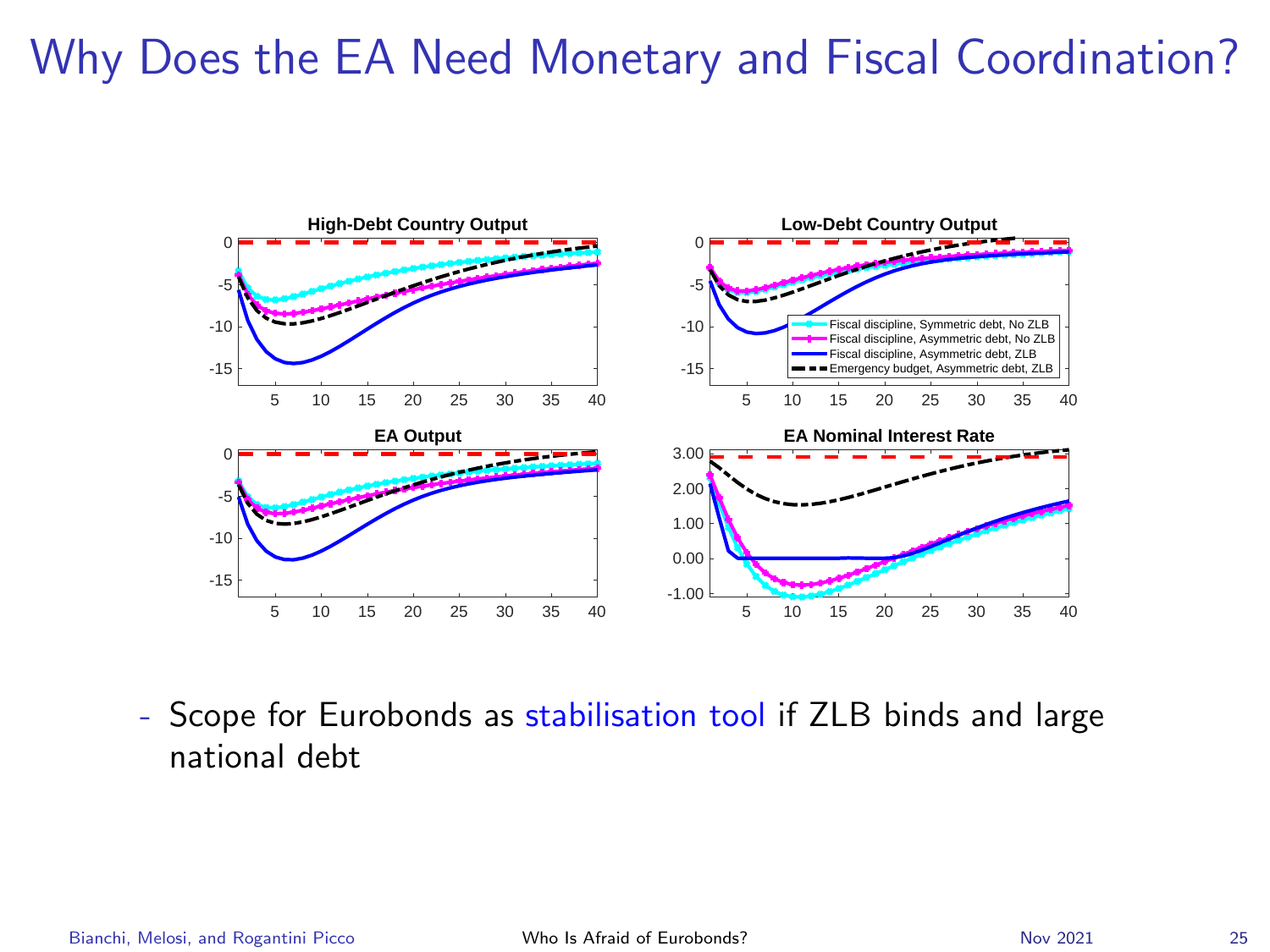# Welfare Implications

| Volatilities                | <b>Fiscal Discipline</b> | <b>Emergency Budget</b> |
|-----------------------------|--------------------------|-------------------------|
| Euro Area Output            | 16.797                   | 11.707                  |
| Euro Area Inflation         | 0.617                    | 0.427                   |
| High-Debt Country Output    | 18.103                   | 12.273                  |
| High-Debt Country Inflation | 0.640                    | 0.426                   |
| Low-Debt Country Output     | 15.516                   | 11.147                  |
| Low-Debt Country Inflation  | 0.640                    | 0.426                   |
| <b>ZLB</b> Frequency        | 0.210                    | 0.089                   |

Table: Volatilities of Output and Inflation for 1000 simulations of 40 periods under Fiscal Discipline and Emergency Budget.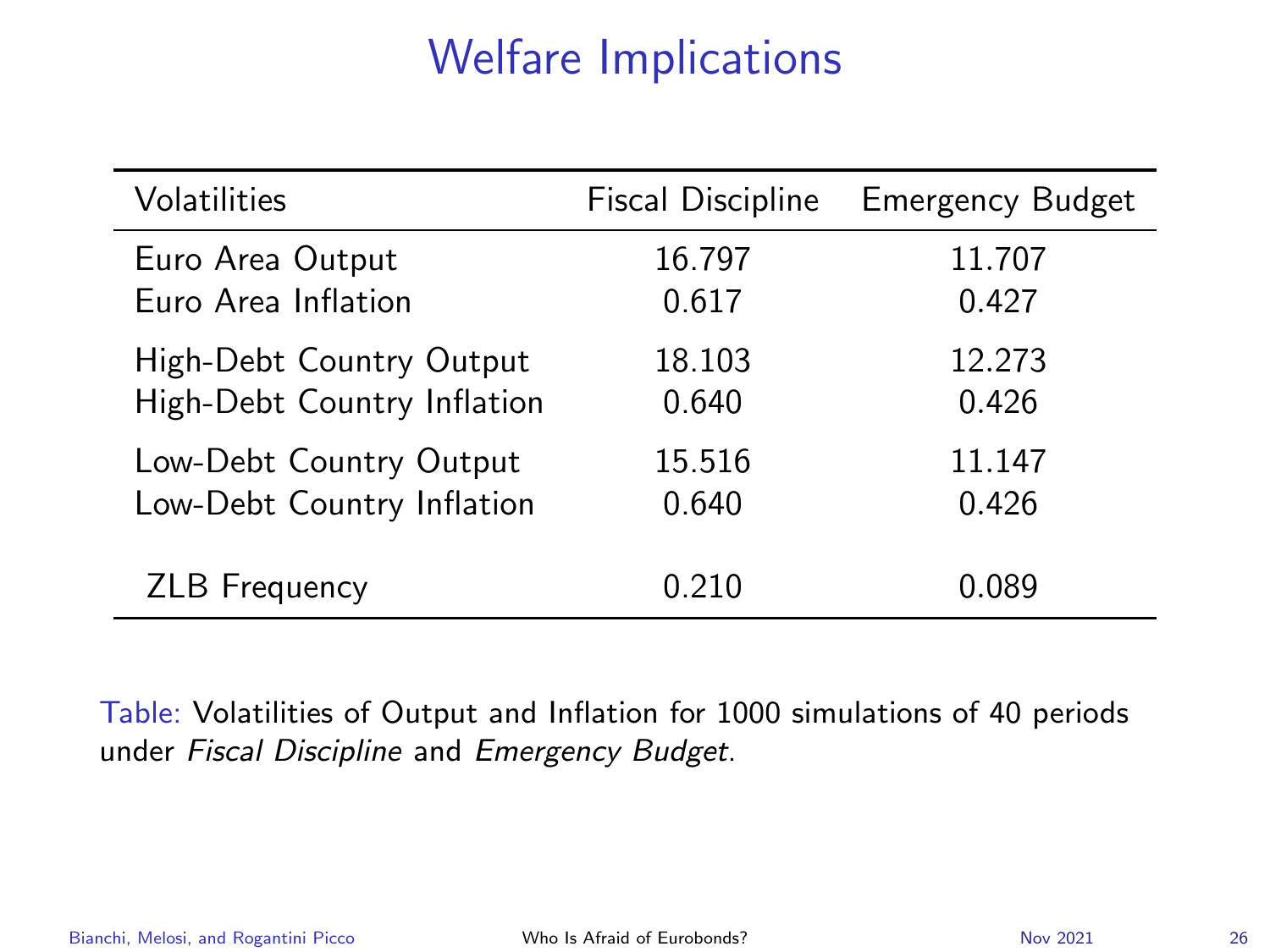# What if the High-debt Country Abandons Fiscal Discipline?

<span id="page-26-0"></span>Conflict between high-debt country fiscal authority & monetary authority

 $+$  10-period conflict as Markov-switching model with fiscally-led resol.

| Parameter       | <b>Description</b>              | <b>Fiscal Discipline</b> | <b>Emergency Budget</b> | Conflict |
|-----------------|---------------------------------|--------------------------|-------------------------|----------|
| $\varphi_{\pi}$ | Monetary response to $\pi_{FA}$ | 1.89                     | 0.9                     | 1.89     |
| $\gamma_{J,IT}$ | Fiscal response for IT          | 0.11                     | 0.11                    | 0.001    |
| $\gamma_{J,DE}$ | Fiscal response for DE          | 0.11                     | 0.11                    | 0.11     |
| $\gamma_{J,EA}$ | Fiscal response for EA          | 0.11                     | 0.001                   | 0.11     |

Table: Parameters of the monetary and fiscal rules under Fiscal Discipline, Emergency Budget, and Conflict.

 $+$  J  $\in$  {C, L, K, G, Z}

 $+ \gamma_1 = 0.11$ , IT debt-to-GDP to SS in 15 years under fiscal discipline

 $+ \phi_{\pi} = 1.89$  as estimated in Coenen, Straub, & Trabandt (2013)

+ Transition probabilities across regimes as in Bianchi & Melosi (2019)

Bianchi, Melosi, and Rogantini Picco [Who Is Afraid of Eurobonds?](#page-0-0) Nov 2021 27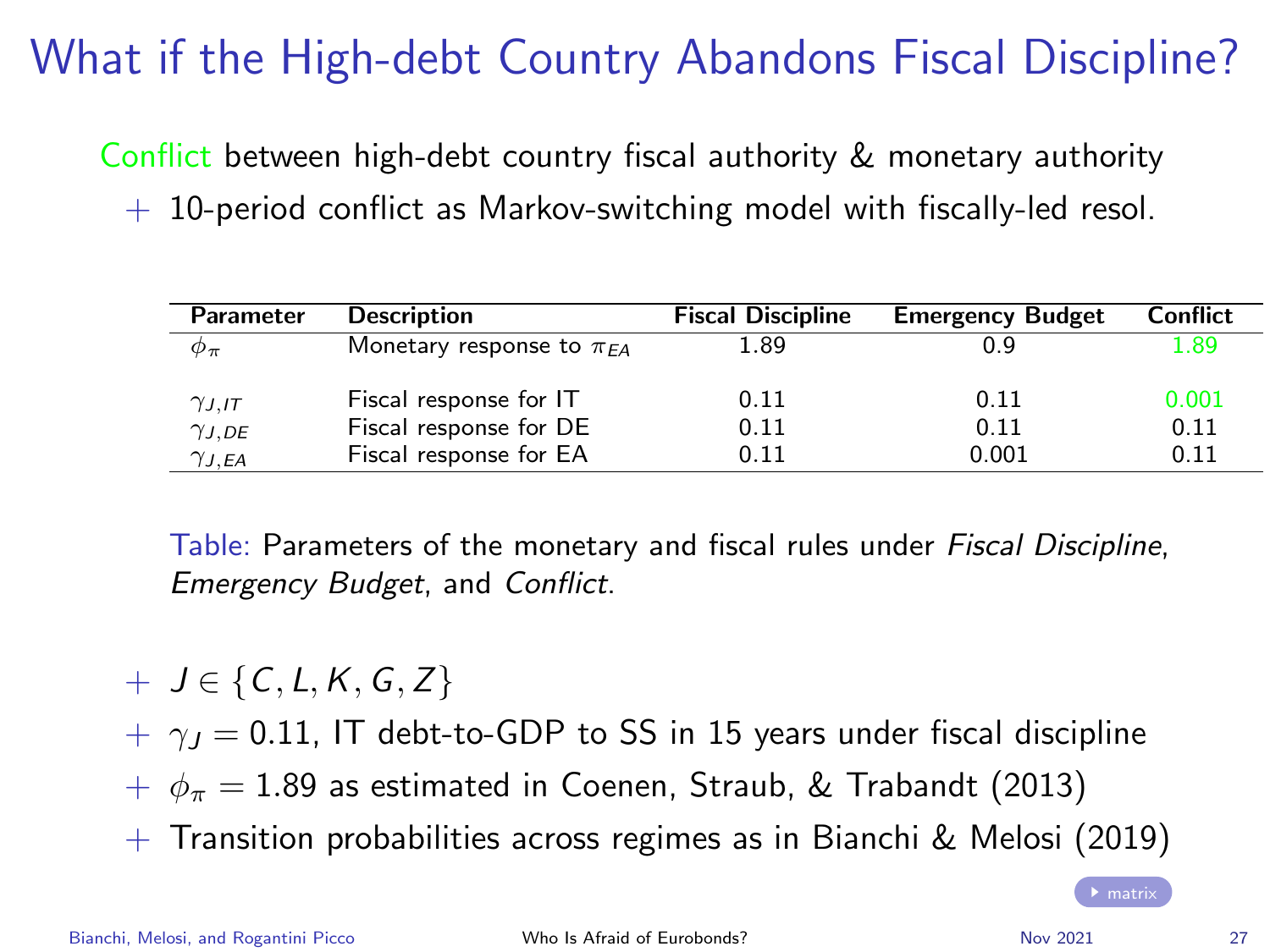# What if the High-debt Country Abandons Fiscal Discipline?

Conflict between high-debt country fiscal authority & central bank



- Mounting inflationary pressure
- Monetary response worsens recession in low-debt country
- Monetary tightening exacerbates debt-to-GDP in high-debt country
- Spiral of growing inflation, deeper recession, and debt accumulation

Bianchi, Melosi, and Rogantini Picco [Who Is Afraid of Eurobonds?](#page-0-0) Nov 2021 28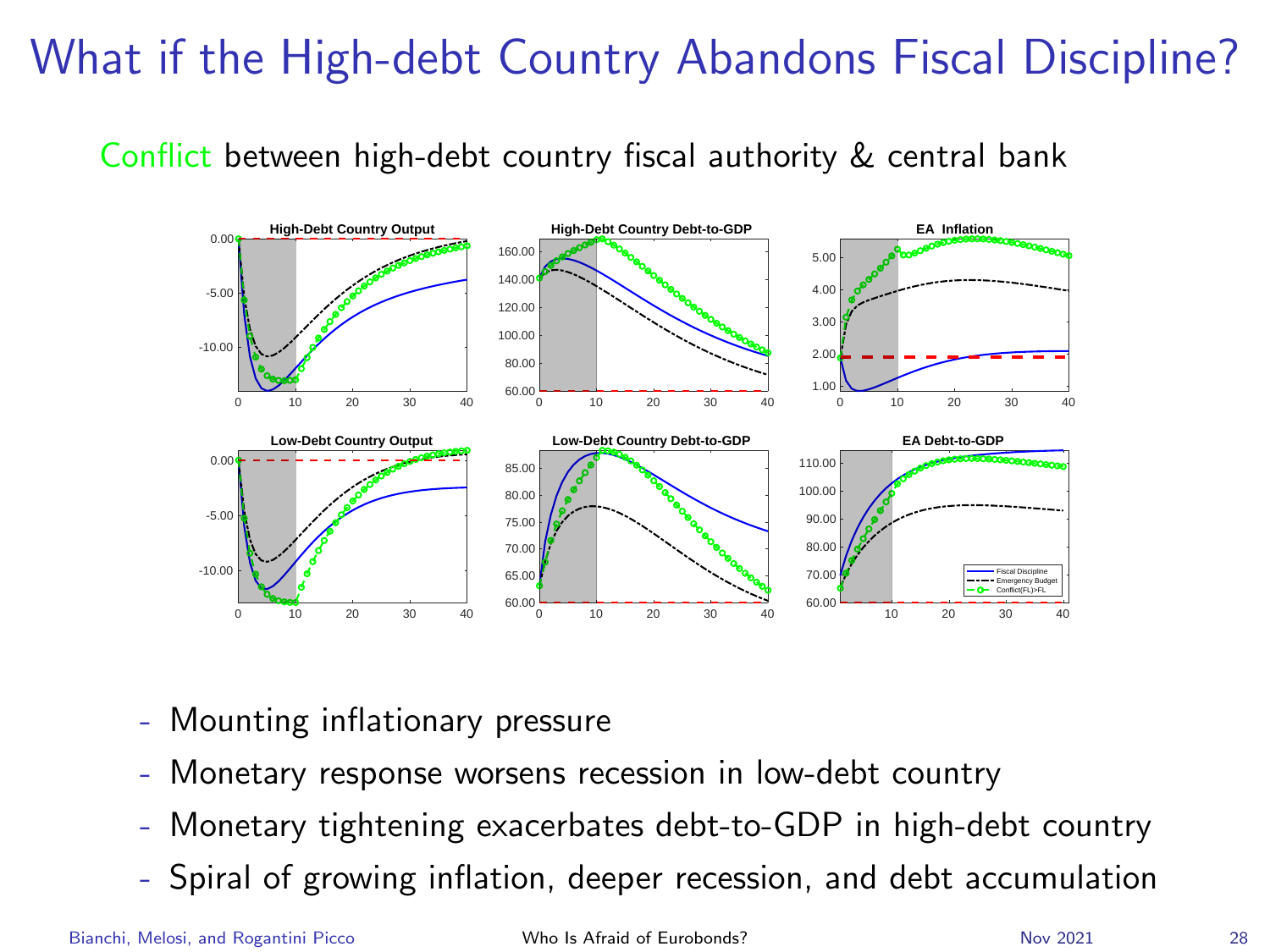# A New Monetary and Fiscal Framework for the EA?

+ Deterioration of fiscal positions put EA countries at crossroads:

- 1. Keep following fiscal discipline unconditionally
- 2. Reform EA policy framework to leverage synergy between monetary and fiscal policies
- $+$  Overhaul current monetary/fiscal framework based on Eurobonds:
	- 1. To separate the need for short-run stabilisation from the issue of long-run fiscal sustainability
	- 2. To make monetary policy a more effective stabilisation tool to the advantage of all EA countries
- $+$  Policies in one country affect outcomes in all countries, including the ones with more solid fiscal fundamentals

 $\rightarrow$  coordination required to maximize benefits.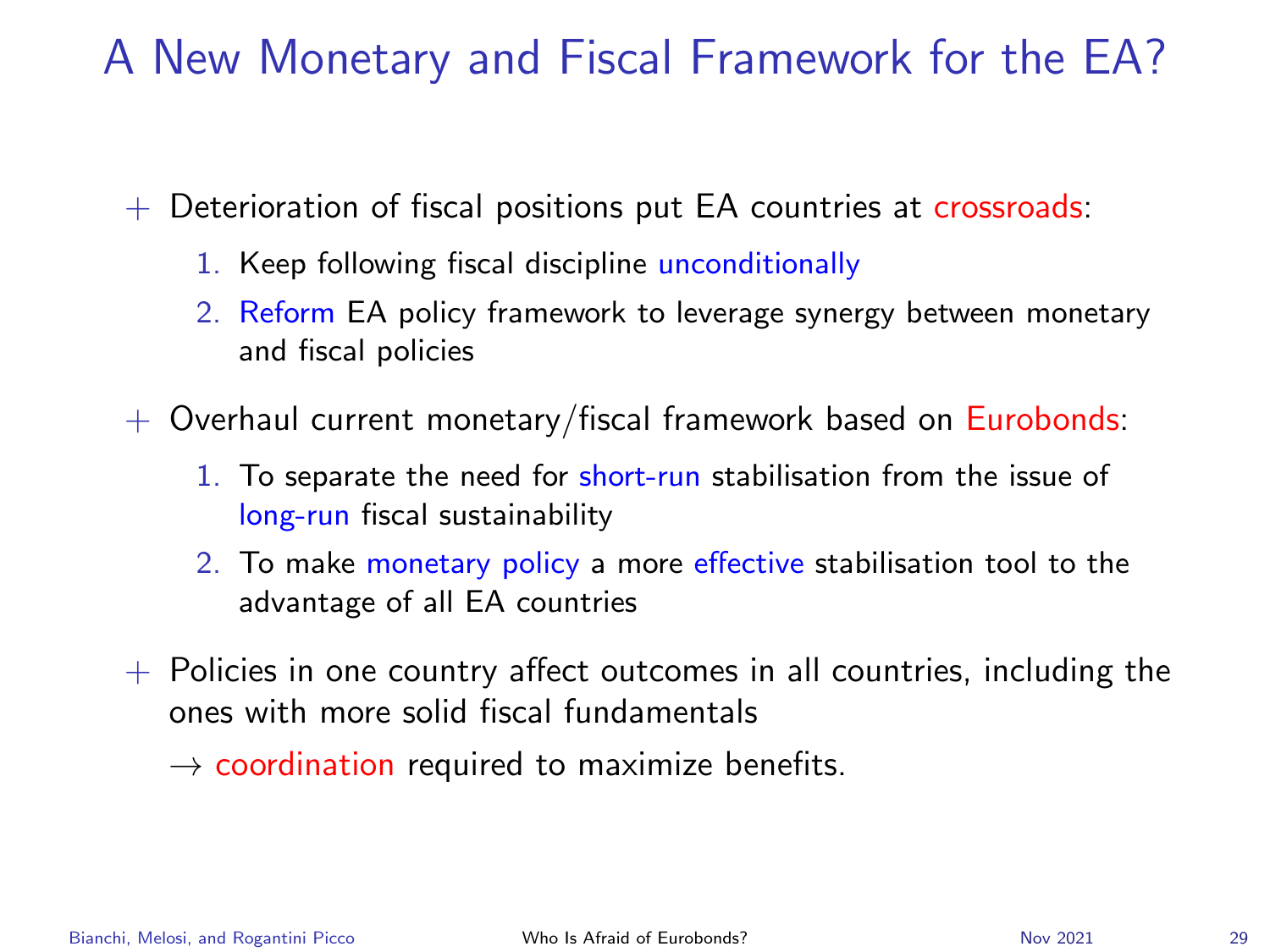# Appendix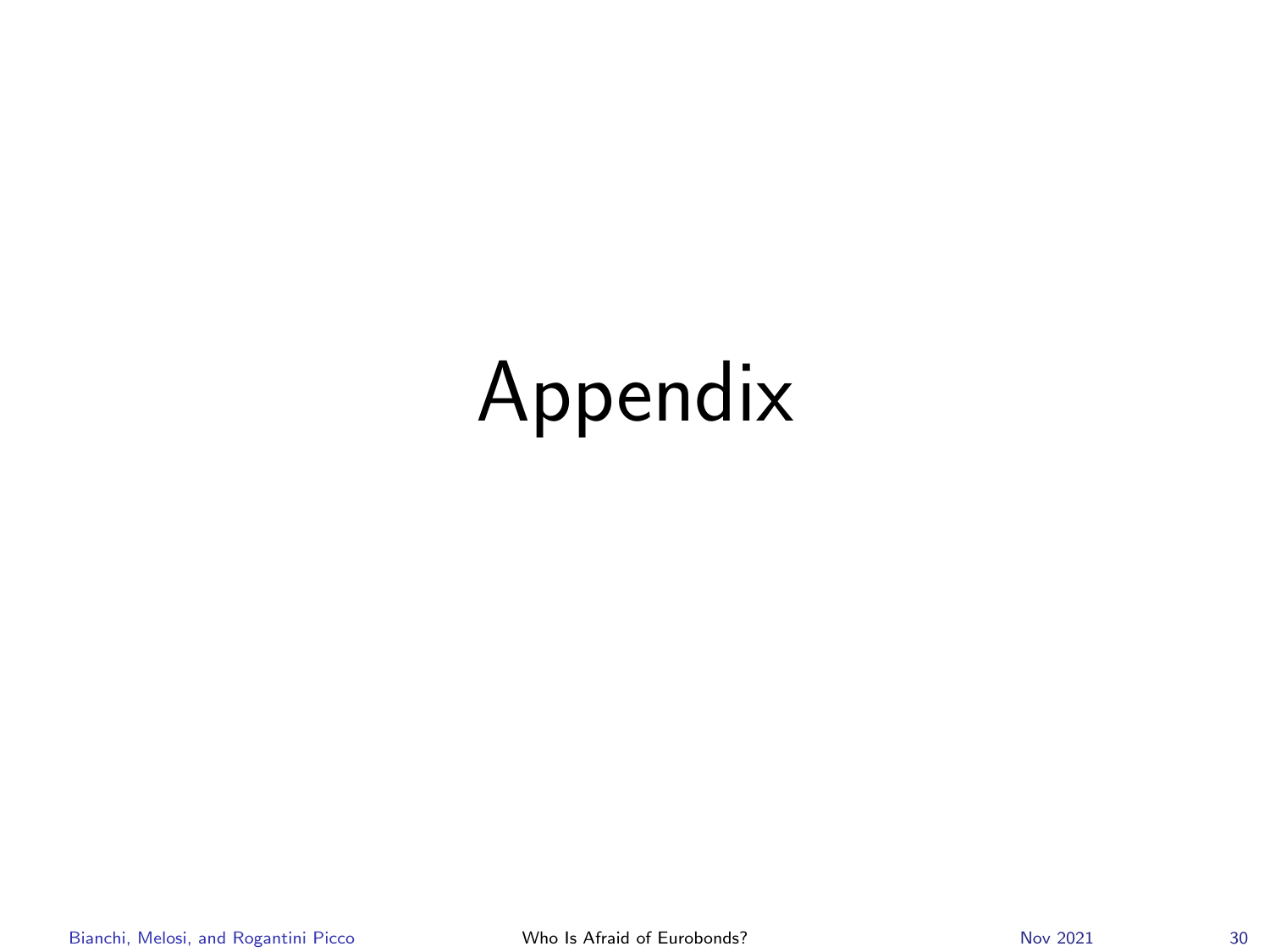#### Literature

<span id="page-30-0"></span> $+$  Monetary and fiscal policy in currency unions (CU)

- **•** Beetsma and Jensen (2005), Galí and Monacelli (2008), Ferrero (2009), Nakamura and Steinsson (2014), Farhi and Werning (2017)
- $+$  Fiscal theory of the price level
	- Sargent and Wallace (1981), Leeper (1991), Sims, (1994), Woodford, (1994, 1995, 2001); Cochrane (1999, 2001), Bergin (2000), Schmitt-Groh´e and Uribe (2020), Jarocinski and Mackowiak (2017), Bianchi and Melosi (2019), Bianchi, Faccini, and Melosi (2020)

This paper: Monetary-fiscal coordination in CU with Eurobonds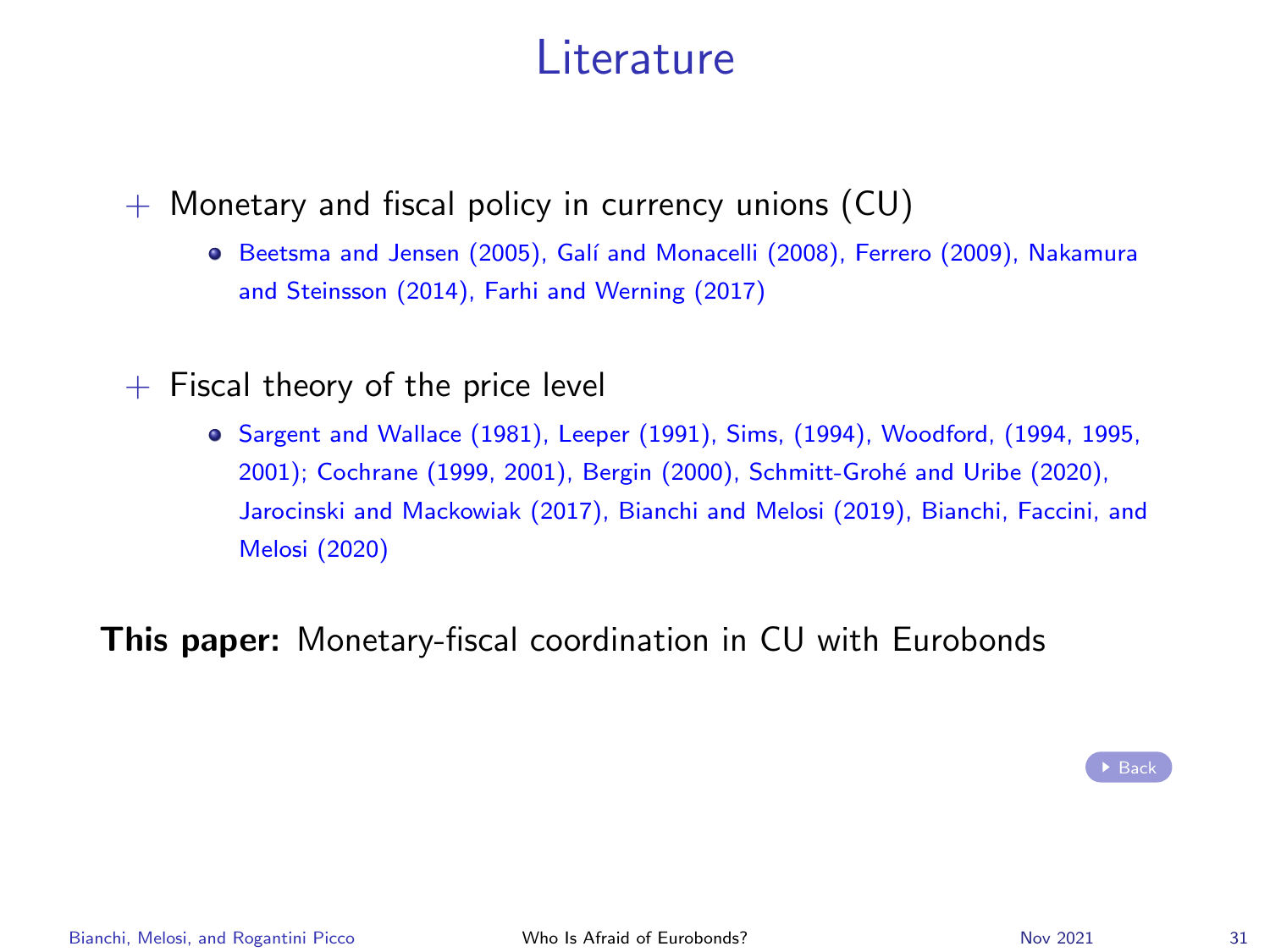## Final Goods Firms

<span id="page-31-0"></span> $+$  Final good produced combining  $C_t^H$  and  $C_t^F$  with technology

$$
Q_t^C = \left[ (1 - \nu_c)^{\frac{1}{\mu_c}} C_t^{H \frac{\mu_c - 1}{\mu_c}} + \nu_c^{\frac{1}{\mu_c}} C_t^{F \frac{\mu_c - 1}{\mu_c}} \right]^{\frac{\mu_c}{\mu_c - 1}}
$$

 $\nu_c$  degree of openness &  $\mu_c$  elasticity of sub. between H & F goods

Demand for H and F intermediate goods  $i$  and  $i^*$  by final consumption good firm:

$$
C_t^H(i) = \left[ \int_0^1 C_t^H(i)^{\frac{1}{1+\eta_p}} \right]^{1+\eta_p} C_t^F(i) = \left[ \int_0^1 C_t^F(i^*)^{\frac{1}{1+\eta_{p,x}}} \right]^{1+\eta_{p,x}}
$$

 $\eta_p, \eta_{p,x} > 0$  related to the intratemporal elasticities of sub. between the differentiated outputs supplied by the H and F intermediate firms

Demand for H and F good bundles by final consumption good firm:

$$
C_t^H = \left(1 - \nu_C\right) \left(\frac{P_t^H}{P_t^C}\right)^{-\mu_C} Q_t^C \quad C_t^F = \nu_C \left(\frac{P_t^F}{P_t^C}\right)^{-\mu_C} Q_t^C
$$

**b** hack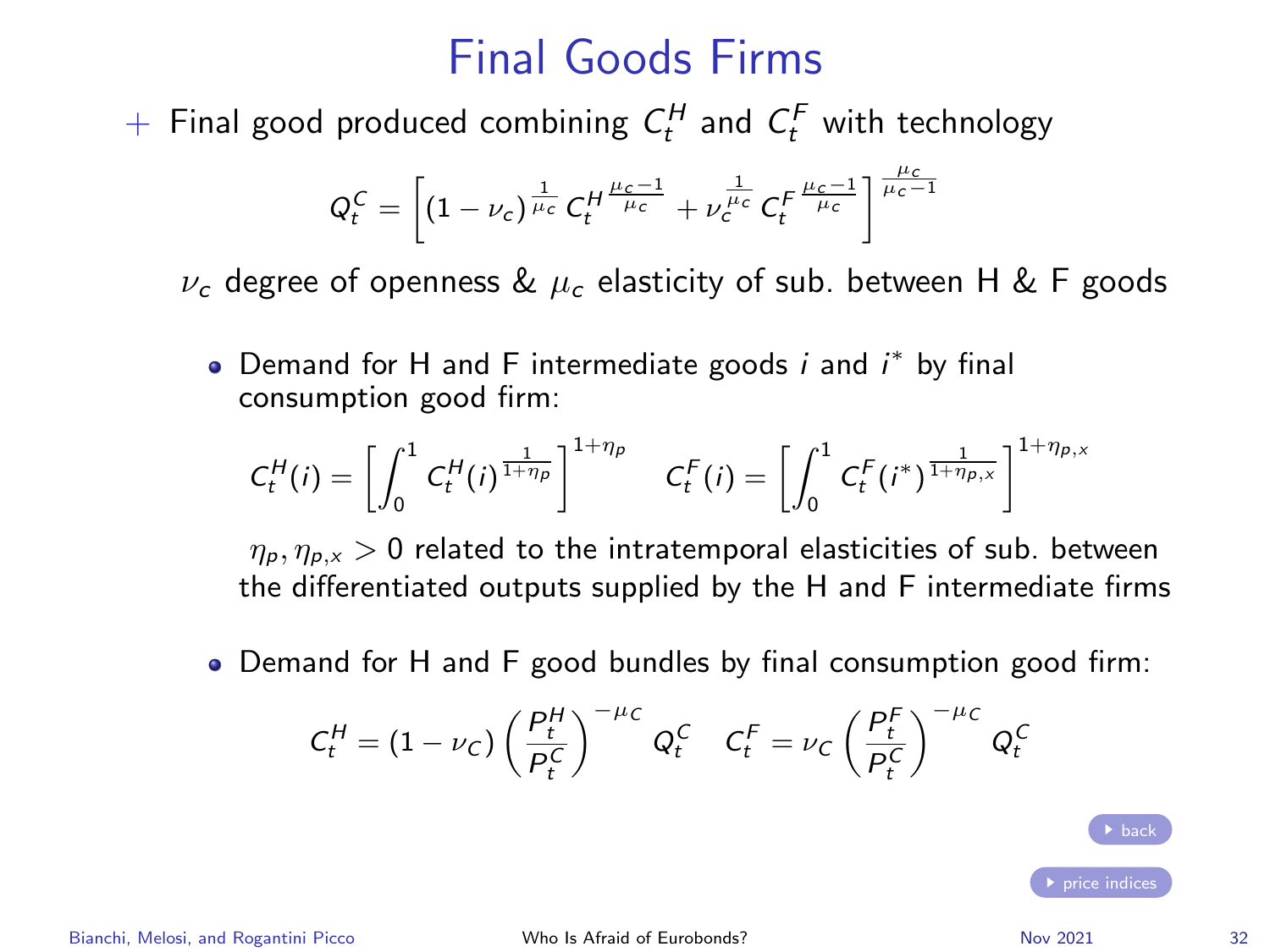### Intermediate Goods Firms

- <span id="page-32-0"></span> $+$  Intermediate goods firms
	- Continuum of monopolistically competitive firms
	- Use technology:  $Y_t(i) = K_t(i)^{\alpha} (A_t L_t(i))^{1-\alpha} A_t \Omega$
	- Calvo-price setters
	- Price indexation:  $p_t^H(i) = (\pi_{t-1}^H)^{\chi_p} (\pi^H)^{1-\chi_p} P_{t-1}^H(i)$
	- Face perfectly competitive factor markets for capital and labor

 $\rightarrow$  [back](#page-7-0)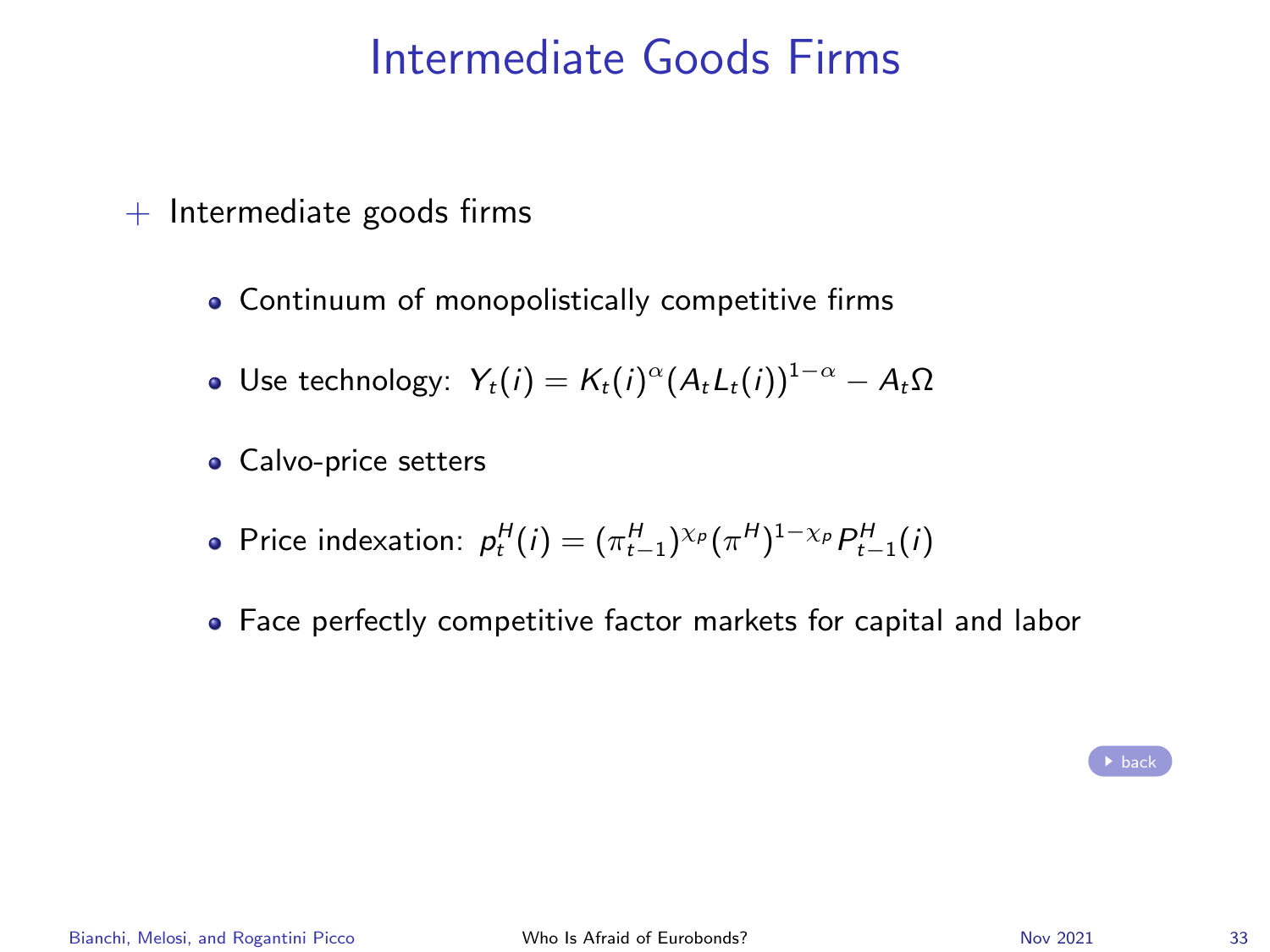## **Wages**

- <span id="page-33-0"></span>• Both savers and non-savers supply differentiated labor service
- Labor packer produces composite labor  $L_t = \left[\int_0^1 L_t(l)^\frac{1}{1+\eta_w} dl \right]^{1+\eta_w}$
- Profit maximisation yields labor demand  $L_t(I) = L_t \left( \frac{W_t(I)}{W_t} \right)$  $\frac{W_t(I)}{W_t}\bigg)^{-\frac{1+\eta_w}{\eta_w}}$
- Wage set optimally by savers with prob  $\omega_w$
- Wage indexation  $\mathcal{W}_{t}(I)=W_{t-1}(I)(\Pi_{t-1}e^\gamma)^{\chi_w}(\Pi e^\gamma)^{1-\chi_w}$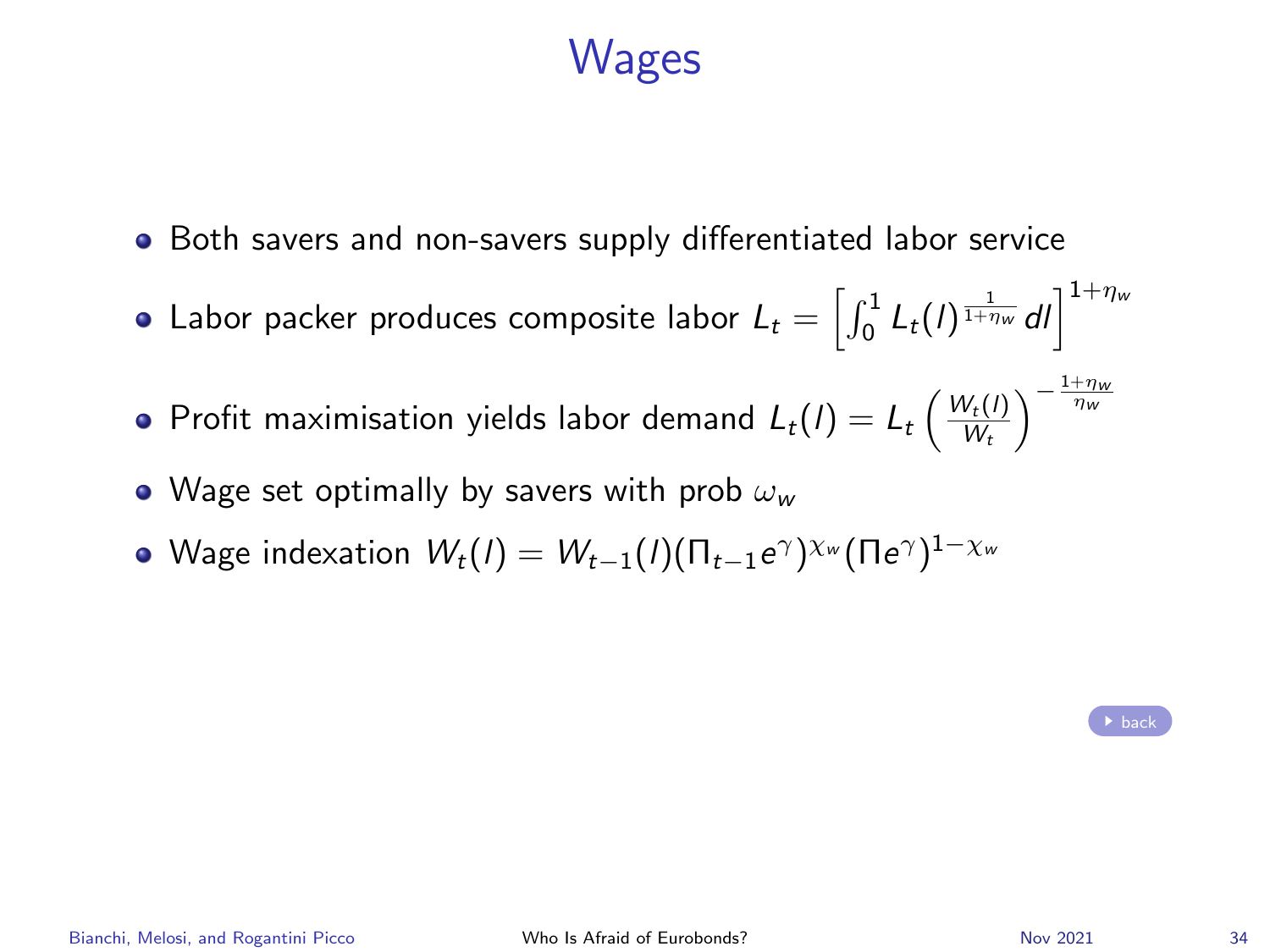### Households' Preferences

<span id="page-34-0"></span> $+$  Savers

+ Hand-to-mouth

Same preferences

$$
\mathcal{U}_t = \left( (\ln C_t^*(j) - \tilde{C}_{t-1}^*) - \frac{L_t(j)^{1+\xi}}{1+\xi} \right),
$$

where  $C_{t}^{\ast}(j)\equiv\mathcal{C}_{t}(j)+\alpha_{\mathcal{G}}\mathcal{G}_{t}$ 

|  | back |
|--|------|
|  |      |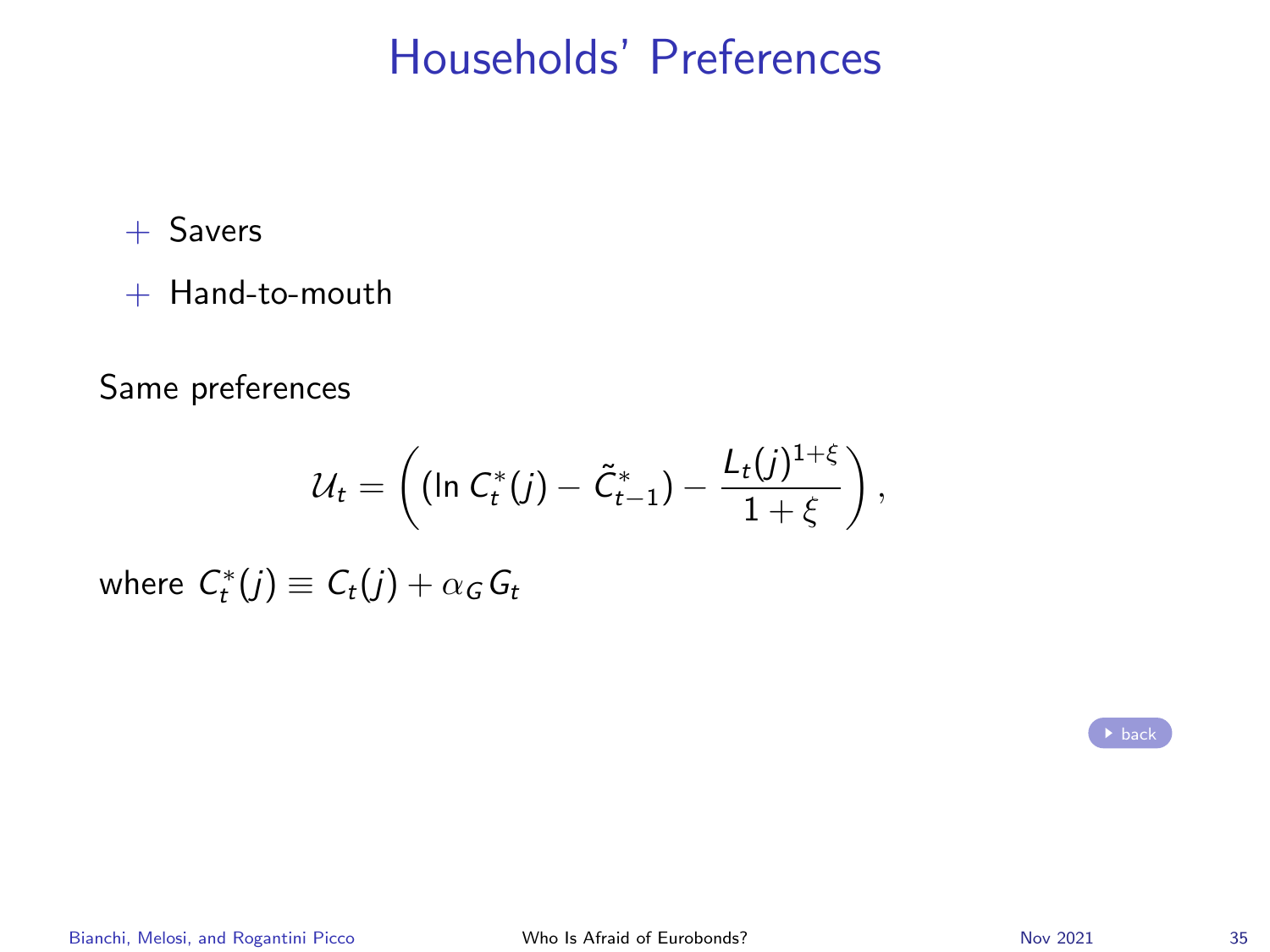#### Households' Budget Constraints

- <span id="page-35-0"></span>• The nominal flow budget constraint for hand-to-mouth  $j \in [0, \mu]$  $P_t^C(1+\tau_t^C+\tau_t^{EA,C})C_t^N(j)=(1-\tau_t^L-\tau_t^{EA,L})\int_0^1 W_t(l)L_t^N(j,l)dl+P_t^C Z_t^N(j)$
- The nominal flow budget constraint for saver  $j \in (\mu, 1]$

$$
P_{t}^{C}(1+\tau_{t}^{C}+\tau_{t}^{EA,C})C_{t}^{S}(j)+P_{t}^{I}I_{t}(j)+\underbrace{E_{t}(\frac{Q_{t,t+1}B_{s,t+1}}{\epsilon_{t}^{P}})}_{\text{AD securities}})+\underbrace{P_{t}^{B}B_{t}(j)}_{\text{rational bond}}+\underbrace{P_{t}^{B,EA}B_{t}^{EA}(j)}_{\text{European}
$$
\n
$$
=B_{s,t}(j)+(1+\rho P_{t}^{B})B_{t-1}(j)+(1+\rho P_{t}^{B,EA})B_{t-1}^{EA}(j)
$$
\n
$$
+(1-\tau_{t}^{L}-\tau_{t}^{EA,K})P_{t}^{EA}(j)\int_{0}^{1}W_{t}(l)L_{t}^{S}(j,l)dl
$$
\n
$$
+(1-\tau_{t}^{K}-\tau_{t}^{EA,K})R_{t}^{K}v_{t}(j)\overline{K}_{t-1}^{S}(j)-\psi(v_{t})\overline{K}_{t-1}^{S}+P_{t}^{C}Z_{t}^{S}(j)+D_{t}(j)
$$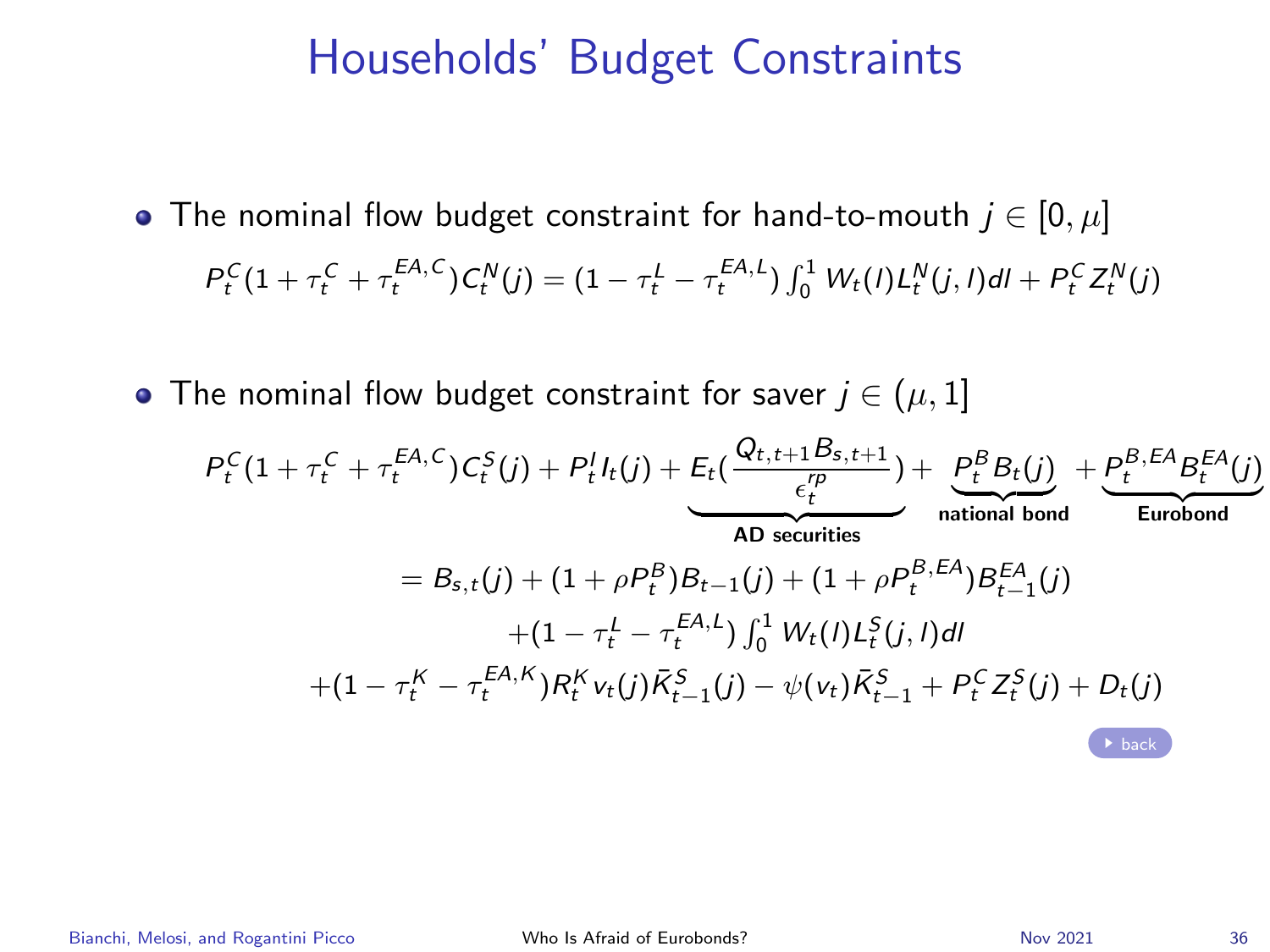## Price Indices

<span id="page-36-0"></span>
$$
P_t^C = \left[ (1 - \nu_c) P_t^{H^{1-\mu_c}} + \nu_c P_t^{F^{1-\mu_c}} \right]^{\frac{1}{1-\mu_c}}
$$

$$
P_t^{C^*} = \left[\nu_c P_t^{H^{*1-\mu_c}} + (1-\nu_c)P_t^{F^{*1-\mu_c}}\right]^{\frac{1}{1-\mu_c}}
$$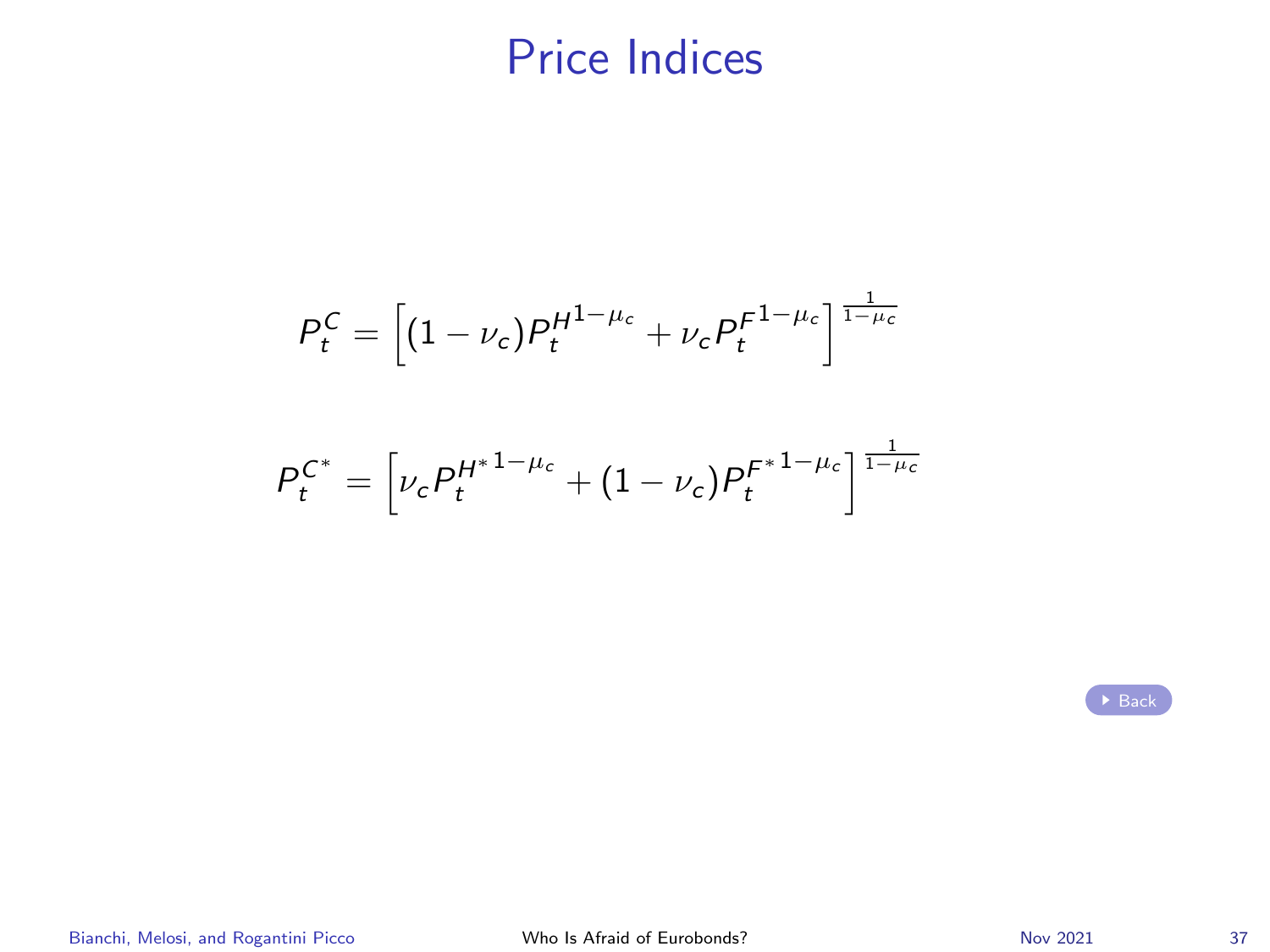# Calibration I

<span id="page-37-0"></span>

| Parameter                        | <b>Description</b>                               | Value          | Target/Source                                    |
|----------------------------------|--------------------------------------------------|----------------|--------------------------------------------------|
| Preferences                      |                                                  |                |                                                  |
|                                  | Discount factor                                  | 0.999          | Annual SS real rate of 1.35%                     |
| $\beta \xi \theta$               | Inverse Frisch elasticity                        | $\overline{2}$ | Coenen et al. (2013)                             |
|                                  | Habit in formation                               | 0.59           | Coenen et al. (2013)                             |
| $\alpha$ <sup>G</sup>            | Substitutability of private vs. gov. consumption | $-0.24$        | Leeper et al. (2017)                             |
| Frictions and technology         |                                                  |                |                                                  |
| $\mu$                            | Share of hand-to-mouth households                | 0.11           | Leeper et al. (2017)                             |
| $\alpha$                         | Elasticity in production function                | 0.33           | SS share of labour income in total output of 70% |
| δ                                | Capital depreciation rate                        | 0.025          | Implies annual depreciation of 10%               |
| s                                | Investment adjustment cost                       | 5.56           | Coenen et al. (2013)                             |
| ψ                                | Capital utilization cost                         | 0.16           | Leeper et al. (2013)                             |
| $\omega_{p}$                     | Price Calvo parameter                            | 0.93           | Coenen et al. (2013)                             |
| $\omega_{w}$                     | Wage Calvo parameter                             | 0.78           | Coenen et al. (2013)                             |
| $\chi_{\boldsymbol{\mathsf{p}}}$ | Price indexation                                 | 0.38           | Coenen et al. (2013)                             |
| XW                               | Wage indexation                                  | 0.54           | Coenen et al. (2013)                             |
| $\eta_{p}$                       | Price markup                                     | 0.163          | Leeper et al. (2013)                             |
| $\eta_W$                         | Wage markup                                      | 0.286          | Leeper et al. (2013)                             |
| $\nu_{C,IT}$                     | Degree of openness for IT                        | 0.205          | Albonico et al. (2019)                           |
| $\nu$ C,DE                       | Degree of openness for DE                        | 0.261          | Albonico et al. (2019)                           |
| $^{\mu}$ C,IT                    | Elasticity of sub. between IT & DE               | 1.130          | Albonico et al. (2019)                           |
| $\mu$ C.DE                       | Elasticity of sub. between DE & IT               | 1.300          | Albonico et al. (2019)                           |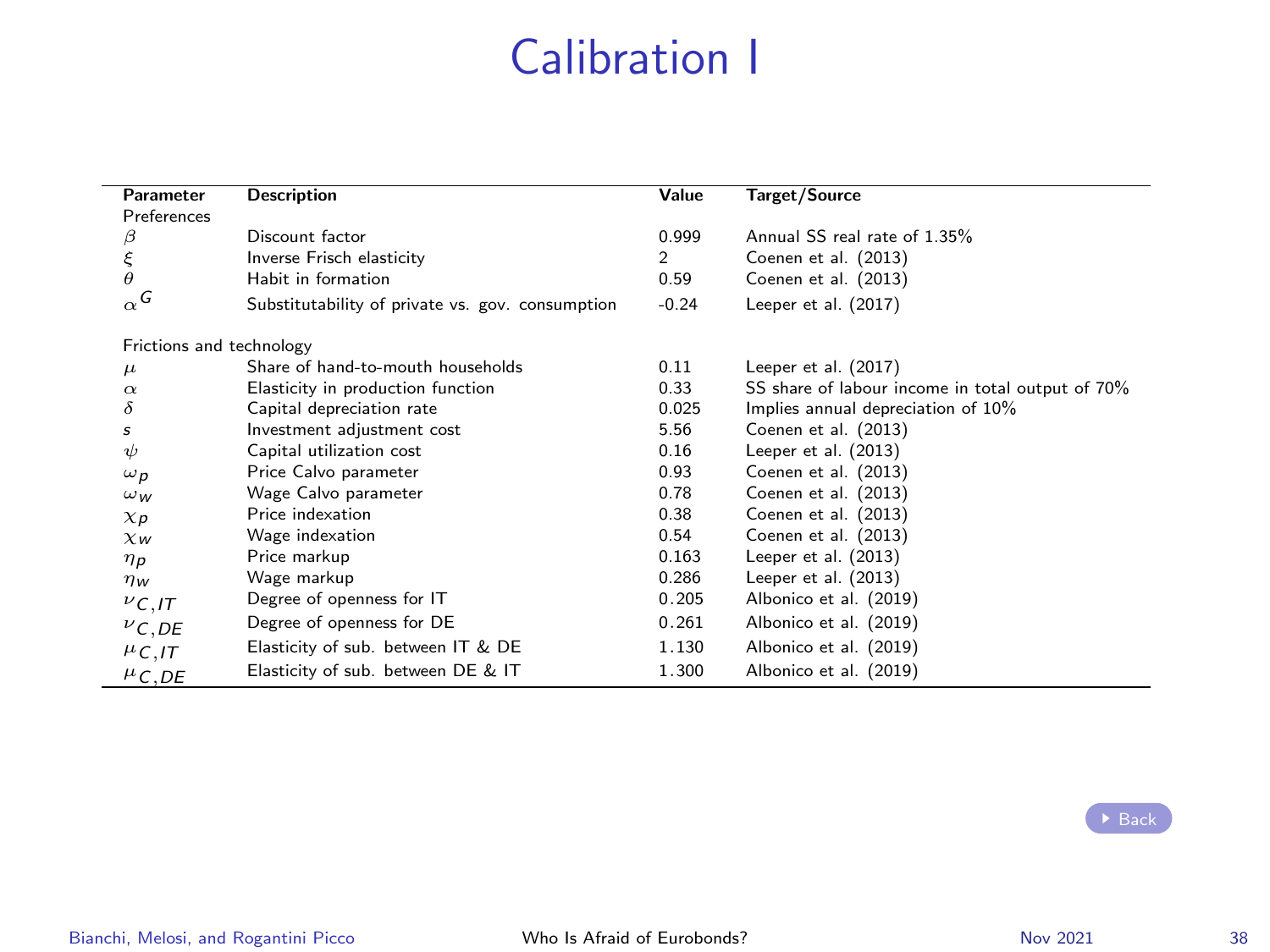# Calibration II

| Parameter                 | <b>Description</b>                     | Value | <b>Target/Source</b>                       |
|---------------------------|----------------------------------------|-------|--------------------------------------------|
| Monetary authority        |                                        |       |                                            |
| $\phi_{\pi}$              | Interest rate response to EA inflation | 1.89  | Coenen et al. (2013)                       |
| $\phi_V$                  | Interest rate response to EA output    | 0.16  | Coenen et al. (2013)                       |
| $\rho_r$                  | Interest rate smoothing                | 0.88  | Coenen et al. (2013)                       |
| <b>Risk Premium Shock</b> |                                        |       |                                            |
| ρ                         | Persistence of shock                   | 0.96  | Match average EABCN peak-to-trough         |
| $\sigma$                  | Volatility of shock                    | 0.011 | Match output volatility over 1999Q1-2019Q4 |

Table: Calibrated values for model parameters and steady-state targets.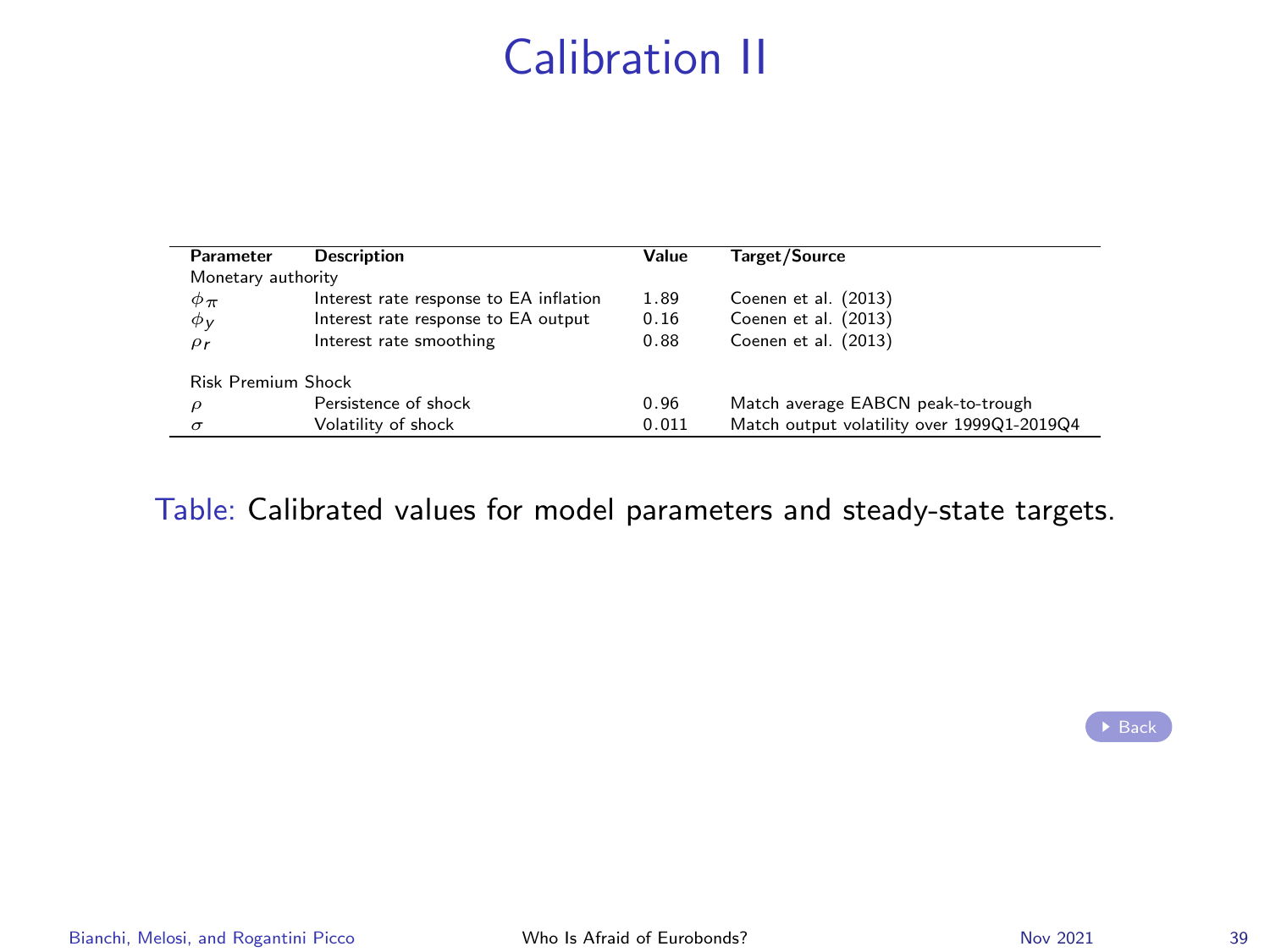# Calibration III

<span id="page-39-0"></span>

| Parameter                        | <b>Description</b>                  | Value | Target/Source                                     |  |  |
|----------------------------------|-------------------------------------|-------|---------------------------------------------------|--|--|
| Steady-state calibration targets |                                     |       |                                                   |  |  |
| $s_{b,IT}$                       | Quarterly debt-to-GDP in IT         | 2.4   | Annualized 60%, Maastricht Treaty parameter       |  |  |
| $s_{b,DE}$                       | Quarterly debt-to-GDP in DE         | 2.4   | Annualized 60%, Maastricht Treaty parameter       |  |  |
| $s_{b,EA}$                       | Quarterly debt-to-GDP in EA         | 0.28  | Annualized 7%                                     |  |  |
| $s_{gc,IT}$                      | Gov. expenditure-to-GDP ratio IT    | 0.187 | Quarterly average in 2019, Eurostat               |  |  |
| $s_{gc,DE}$                      | Gov. expenditure-to-GDP ratio DE    | 0.205 | Quarterly average in 2019, Eurostat               |  |  |
|                                  | Steady-state tax rate on labor IT   | 19.7% | EC, DG Taxation and Customs Union, 2018           |  |  |
|                                  | Steady-state tax rate on labor DE   | 25.2% | EC, DG Taxation and Customs Union, 2018           |  |  |
|                                  | Steady-state tax rate on labor EA   | 3%    |                                                   |  |  |
|                                  | Steady-state tax rate on capital IT | 29.2% | EC, DG Taxation and Customs Union, 2018           |  |  |
|                                  | Steady-state tax rate on capital DE | 30.6% | EC, DG Taxation and Customs Union, 2018           |  |  |
|                                  | Steady-state tax rate on capital EA | 3%    |                                                   |  |  |
|                                  | Steady-state tax rate on cons. IT   | 22%   | EC, DG Taxation and Customs Union, 2018           |  |  |
|                                  | Steady-state tax rate on cons. DE   | 19%   | EC, DG Taxation and Customs Union, 2018           |  |  |
|                                  | Steady-state tax rate on cons. EA   | 3%    |                                                   |  |  |
| Debt maturities                  |                                     |       |                                                   |  |  |
| PIT                              | Debt maturity decay rate IT         | 0.963 | Target yearly average maturity of 6.87 in 2019    |  |  |
| PDE                              | Debt maturity decay rate DE         | 0.964 | Target yearly average maturity of of 5.94 in 2010 |  |  |
| PEA                              | Debt maturity decay rate EA         | 0.958 | Target yearly average maturity of 6.6 in 2010     |  |  |

#### Table: Calibrated values for model parameters and steady-state targets.  $\blacktriangleright$  [Back](#page-15-0)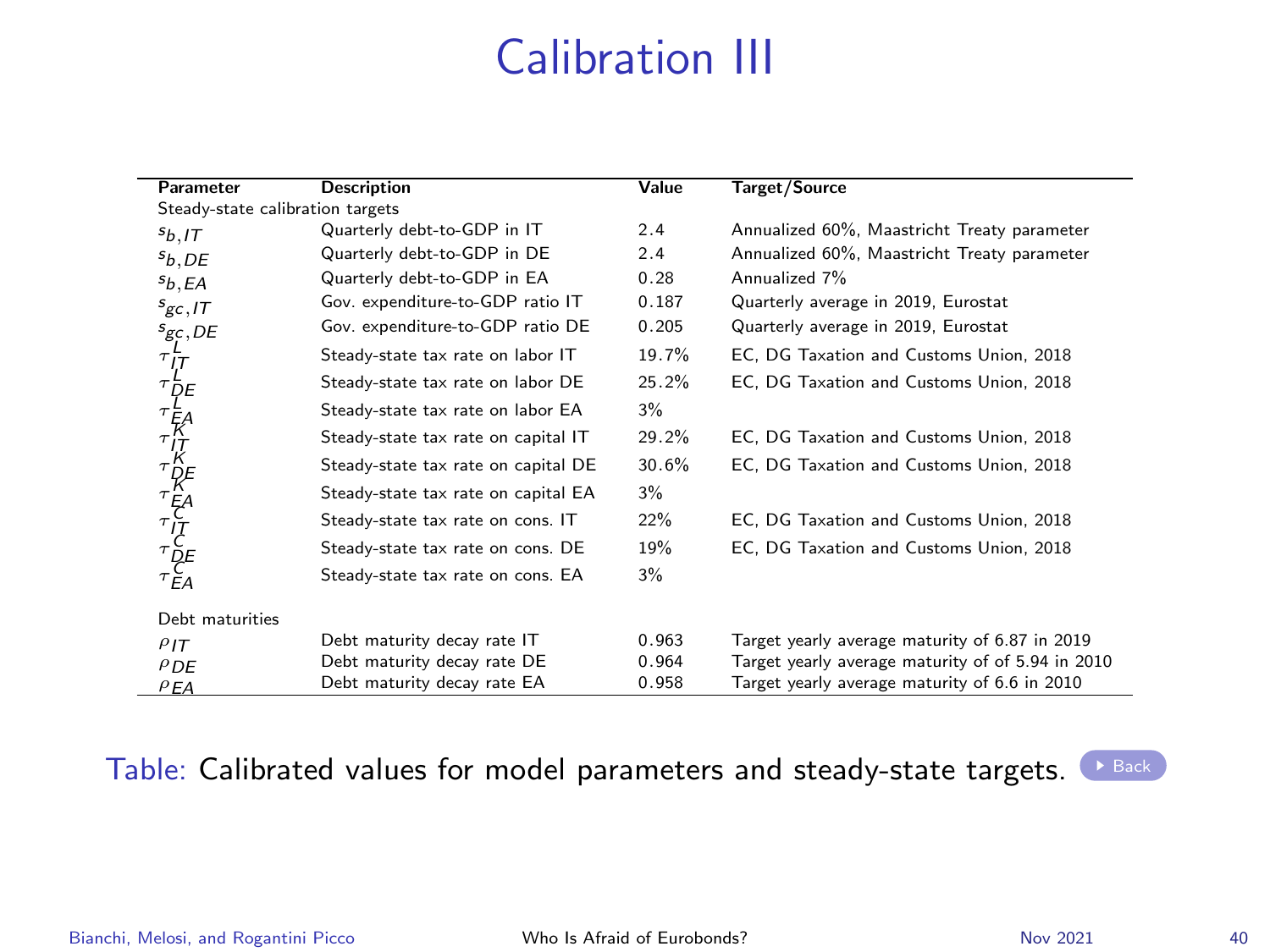# Calibration IV

| Parameter                                                                     | <b>Description</b>                       | Value | <b>Target/Source</b>                                      |  |  |
|-------------------------------------------------------------------------------|------------------------------------------|-------|-----------------------------------------------------------|--|--|
| <b>Fiscal authorities</b>                                                     |                                          |       |                                                           |  |  |
|                                                                               | Persistence of $\tau^L$ in IT            | 0.735 | Estimated 2004-2020, EC, DG Taxation & Customs Union      |  |  |
|                                                                               | Persistence of $\tau^L$ in DE            | 0.735 | Estimated 2004-2020, EC, DG Taxation & Customs Union      |  |  |
|                                                                               | Persistence of $\tau^L$ in EA            | 0.726 | Estimated 2004-2020, EC, DG Taxation & Customs Union      |  |  |
|                                                                               | Persistence of $\tau^K$ in IT            | 0.606 | Estimated 2006-2018. EC. DG Taxation & Customs Union      |  |  |
|                                                                               | Persistence of $\tau^K$ in DE            | 0.662 | Estimated 2006-2018, EC, DG Taxation & Customs Union      |  |  |
|                                                                               | Persistence of $\tau^{K}$ in EA          | 0.502 | Estimated 2006-2018, EC, DG Taxation & Customs Union      |  |  |
|                                                                               | Persistence of $\tau^{\mathsf{C}}$ in IT | 0.884 | Estimated 2000-2020, EC, DG Taxation & Customs Union      |  |  |
|                                                                               | Persistence of $\tau^{\mathsf{C}}$ in DE | 0.833 | Estimated 2000-2020, EC, DG Taxation & Customs Union      |  |  |
|                                                                               | Persistence of $\tau^C$ in EA            | 0.895 | Estimated 2000-2020, EC, DG Taxation & Customs Union      |  |  |
|                                                                               | Persistence of G in IT                   | 0.659 | Estimated over 2007-2019. Eurostat                        |  |  |
|                                                                               | Persistence of G in DE                   | 0.365 | Estimated over 2007-2019. Eurostat                        |  |  |
|                                                                               | Persistence of transfers rule            | 0.785 | Estimated over 1996-2019. Eurostat                        |  |  |
|                                                                               | Persistence of transfers rule            | 0.636 | Estimated over 2002-2019. Eurostat                        |  |  |
| <b>PLANE AREA PROPERTIES</b>                                                  | Persistence of transfers rule            | 0.880 | Estimated over 2002-2019. Eurostat                        |  |  |
|                                                                               |                                          |       |                                                           |  |  |
| $\begin{array}{c}\n\gamma G \\ \gamma Z \\ \gamma L \\ \gamma K\n\end{array}$ | Debt response for G                      | 0.11  | IT debt-to-GDP to SS in 15 years                          |  |  |
|                                                                               | Debt response for transfers              | 0.11  | IT debt-to-GDP to SS in 15 years                          |  |  |
|                                                                               | Debt response for $\tau^L$               | 0.11  | IT debt-to-GDP to SS in 15 years                          |  |  |
|                                                                               | Debt response, for $\tau^{K}$            | 0.11  | IT debt-to-GDP to SS in 15 years                          |  |  |
| $\gamma^C$                                                                    | Debt response for $\tau^C$               | 0.11  | IT debt-to-GDP to SS in 15 years                          |  |  |
| $\phi_Y$                                                                      | Automatic stabilizers                    | 0.11  | $\triangleright$ Back<br>IT debt-to-GDP to SS in 15 years |  |  |

#### Table: Calibrated values for model parameters and steady-state targets.

Bianchi, Melosi, and Rogantini Picco [Who Is Afraid of Eurobonds?](#page-0-0) Nov 2021 41